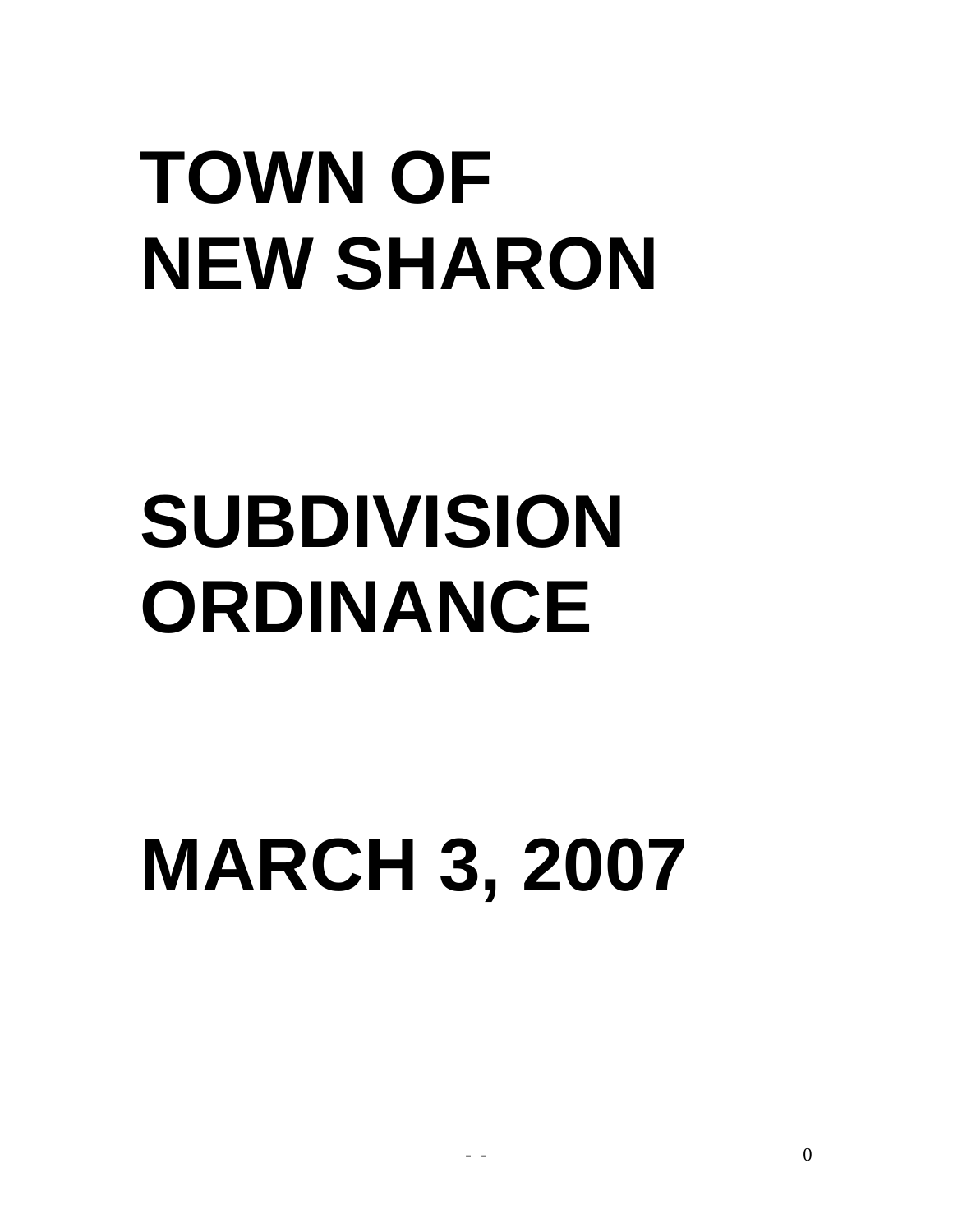### TABLE OF CONTENTS TOWN OF NEW SHARON SUBDIVISION ORDINANCE

| <b>Section</b>  | Title<br>Page                                            |
|-----------------|----------------------------------------------------------|
| Ι.              |                                                          |
| $\mathbf{II}$ . |                                                          |
| III.            |                                                          |
| IV.             | Procedures for Review of Subdivision Applications 3      |
| V.              |                                                          |
| VI.             |                                                          |
| VII.            |                                                          |
| VIII.           |                                                          |
| IX.             |                                                          |
| Χ.              |                                                          |
| XI.             |                                                          |
| XII.            | Waiver and Modification of These Ordinance provisions 24 |
| XIII.           |                                                          |
| XIV.            |                                                          |
| XV.             |                                                          |
|                 |                                                          |
| Appendix B      |                                                          |
|                 | Appendix C Gravel Materials Sub-base Specifications33    |
|                 |                                                          |
|                 |                                                          |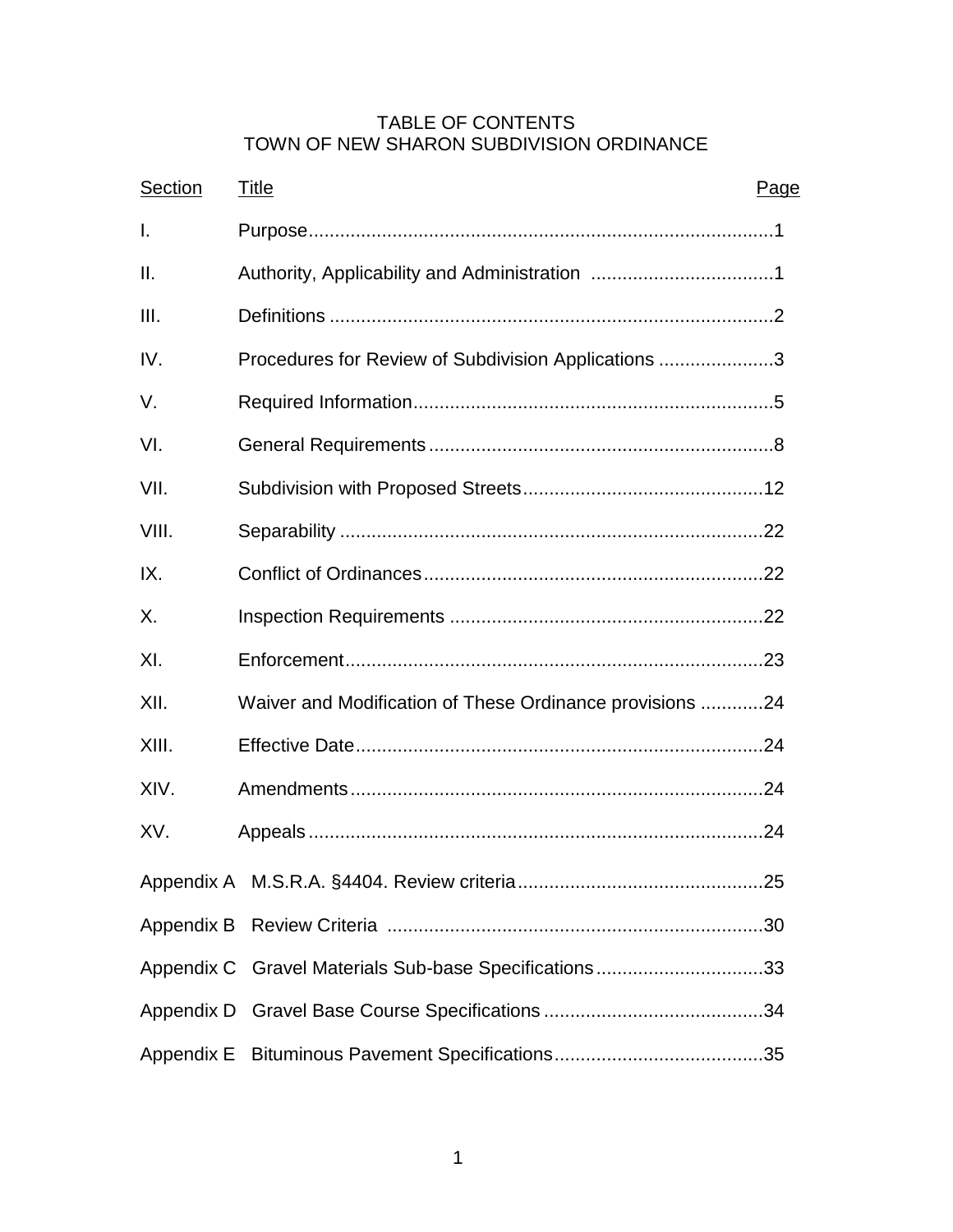#### TOWN OF NEW SHARON SUBDIVISION ORDINANCE

#### Section I. Purpose:

A. The purpose of these subdivision Ordinance provisions shall be to assure the comfort, health, safety, and general welfare of the people, to protect the environment, and to provide for the orderly development of a sound and stable community. The Ordinance provisions also have the purpose of providing a process by which the residents of New Sharon and others can evaluate the impact of the subdivision as well as providing a clear procedure which applicants for subdivision permits shall follow.

Section II. Authority, Applicability and Administration:

- A. Authority
	- 1. These Ordinance provisions are adopted pursuant to and consistent with Title 30-A, M.R.S.A., Section 4401-4407, and as hereafter amended.
	- 2. These Ordinance provisions shall be known and cited as the "Town of New Sharon Subdivision Ordinance".
- B. Applicability and Administration
	- 1. This Ordinance repeals and replaces the Street Construction Ordinance and the Subdivision Regulations of the Town of New Sharon. Its effective date shall be March 3, 2007.
	- 2. The Planning Board for the Town of New Sharon shall administer these Ordinance provisions.
	- 3. The provisions of this Ordinance shall apply to all land and all structures of all proposed subdivisions, as defined, located in the Town of New Sharon.
	- 4. No subdivision (as defined herein) shall b permitted, except within the provisions and standards of this Ordinance. No person, firm, corporation or other legal entity may sell, lease, develop, build upon or convey for consideration any land or structure(s) requiring approval as a subdivision, before applying for and receiving subdivision approval.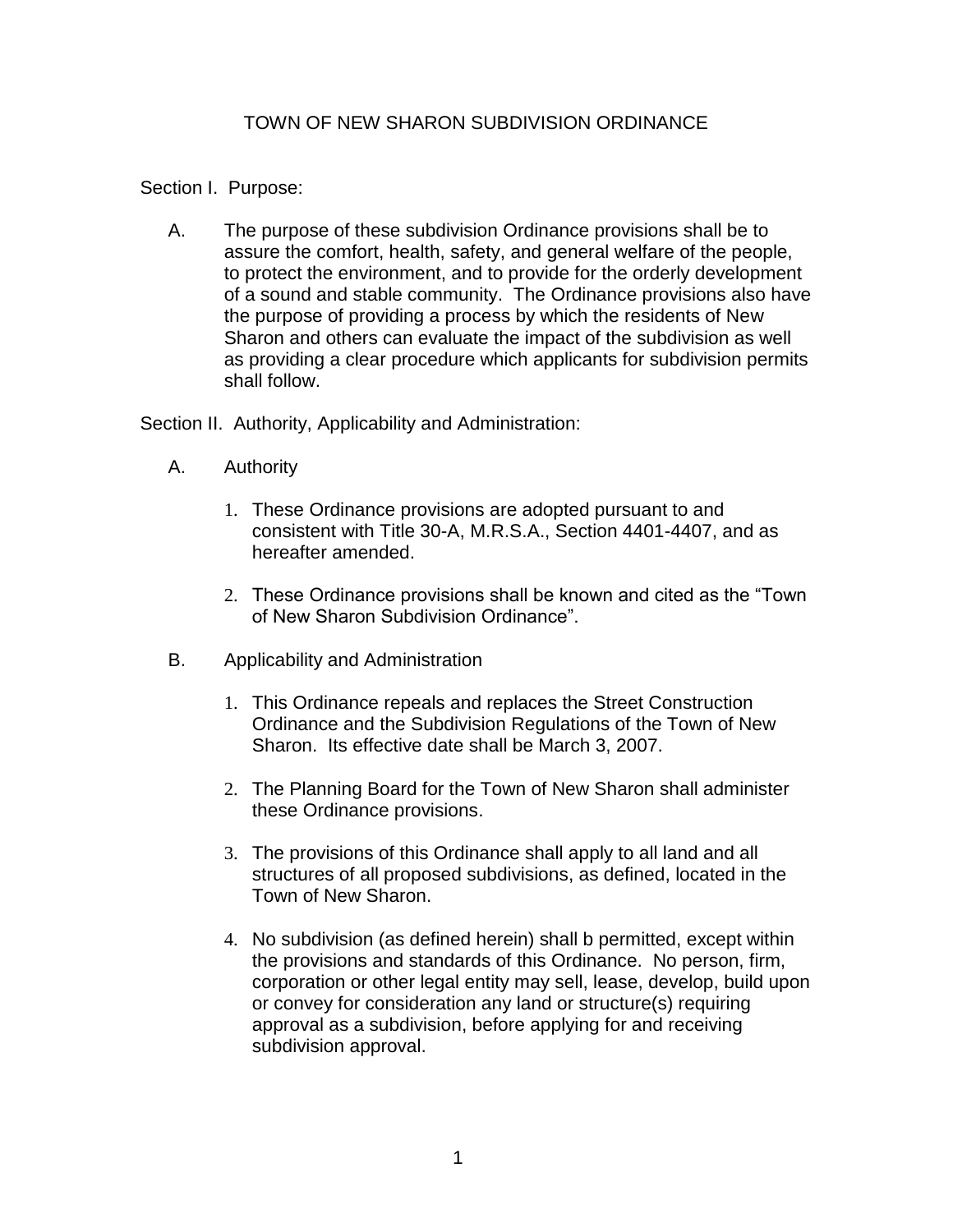5. Whenever a provision of this Ordinance conflicts with or is inconsistent with other provisions of this Ordinance, or conflicts with or is inconsistent with any other ordinance, regulation, or standard, the more restrictive provision shall apply.

Section III. Definitions:

- A. Private Street: A street not owned or maintained by the town and not intended to be dedicated as a town way.
- B. Subdivision: A subdivision shall mean the division of a tract or parcel of land as defined in Title 30-A, M.R.S.A., Section 4401 and as hereafter amended. The term subdivision shall in accordance with State law, also include such developments as mobile home parks, multiple family dwelling(s), condominiums, and division of commercial and industrial properties where there are three or more units involved. Note: M.R.S.A. Title 12, Sec. 402 & Title 38, Sec. 480-P re: outstanding river segments.
- C. Street: Public and private ways such as alleys, avenues, boulevards, highways, and roads constructed to serve three or more dwelling units or a commercial or industrial area.
- D. Arterial Street: A major thoroughfare which serves as a major traffic way for travel between and through the municipality.
- E. Collector Street: A street servicing at least fifteen lots or dwelling units, or street which serve as feeders to arterial streets, and collectors of traffic from minor streets.
- F. Industrial or Commercial Street: A street servicing industrial or commercial uses.
- G. Minor Street: A street servicing less than fifteen lots or dwelling units.
- H. Reconstructed: Reconstructed means the rebuilding of a road or section of a road to improve its serviceability.
- I. Repair: Repair means to take necessary action to fix normal damage or storm damage.
- J. Reverse Frontage Street: A street which provides residential frontage other than that on a through traffic street.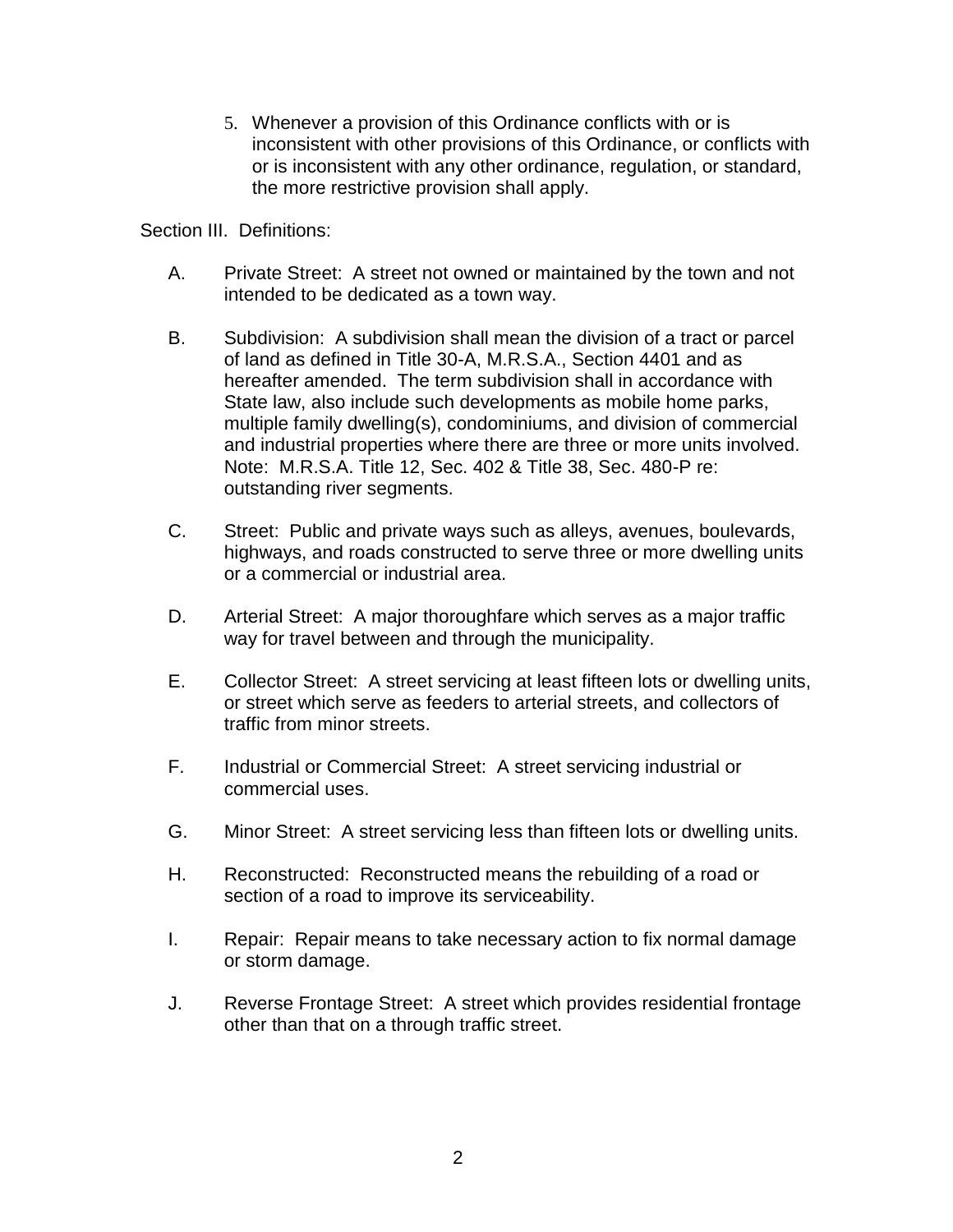#### Section IV. Procedures for Review of Subdivision Applications:

- A. Submission of Application
	- 1. Prior to submitting a Subdivision Application, the applicant or his authorized agent is encouraged to appear informally at a regular or special meeting of the Planning Board to discuss the proposed subdivision. At this meeting, the applicant should present a sketch plan of the proposed subdivision. The sketch plan may be a free hand, penciled sketch of the parcel, consisting of a rough outline showing the proposed layout of the streets, lots and other pertinent features. No binding commitments shall be made between the Board and the applicant at this meeting. The purpose of the preapplication meeting shall be to understand what is proposed and what is acceptable and for the Planning Board to determine which items listed under Section V. shall be included in the Subdivision Application.
	- 2. When an application is received, the municipal reviewing authority shall give a dated receipt to the applicant and shall notify by mail all abutting property owners of the proposed subdivision, and the clerk and the reviewing authority of municipalities that abut or include any portion of the subdivision, specifying the location of the proposed subdivision and including a general description of the project.
	- 3. Within 30 days after receiving an application, the municipal reviewing authority shall notify the applicant in writing either that the application is complete or, if the application is incomplete, the specific additional material needed to complete the application.
	- 4. After the municipal reviewing authority has determined that a complete application has been filed, it shall notify the applicant and begin its full evaluation of the proposed subdivision.
	- 5. The application shall be accompanied by a fee of \$50 per lot or unit. All checks shall be payable to the Town of New Sharon.
	- 6. A review escrow account equal to 2% of the estimated project cost or the estimated cost of any consultant or additional studies shall be deposited in an escrow account established by the Town, which monies may be used by the Board to pay for professional reviews and advice related to the developer's application as it deems necessary. The Board shall provide the applicant with notice of its intent to spend any portion of this account which notice shall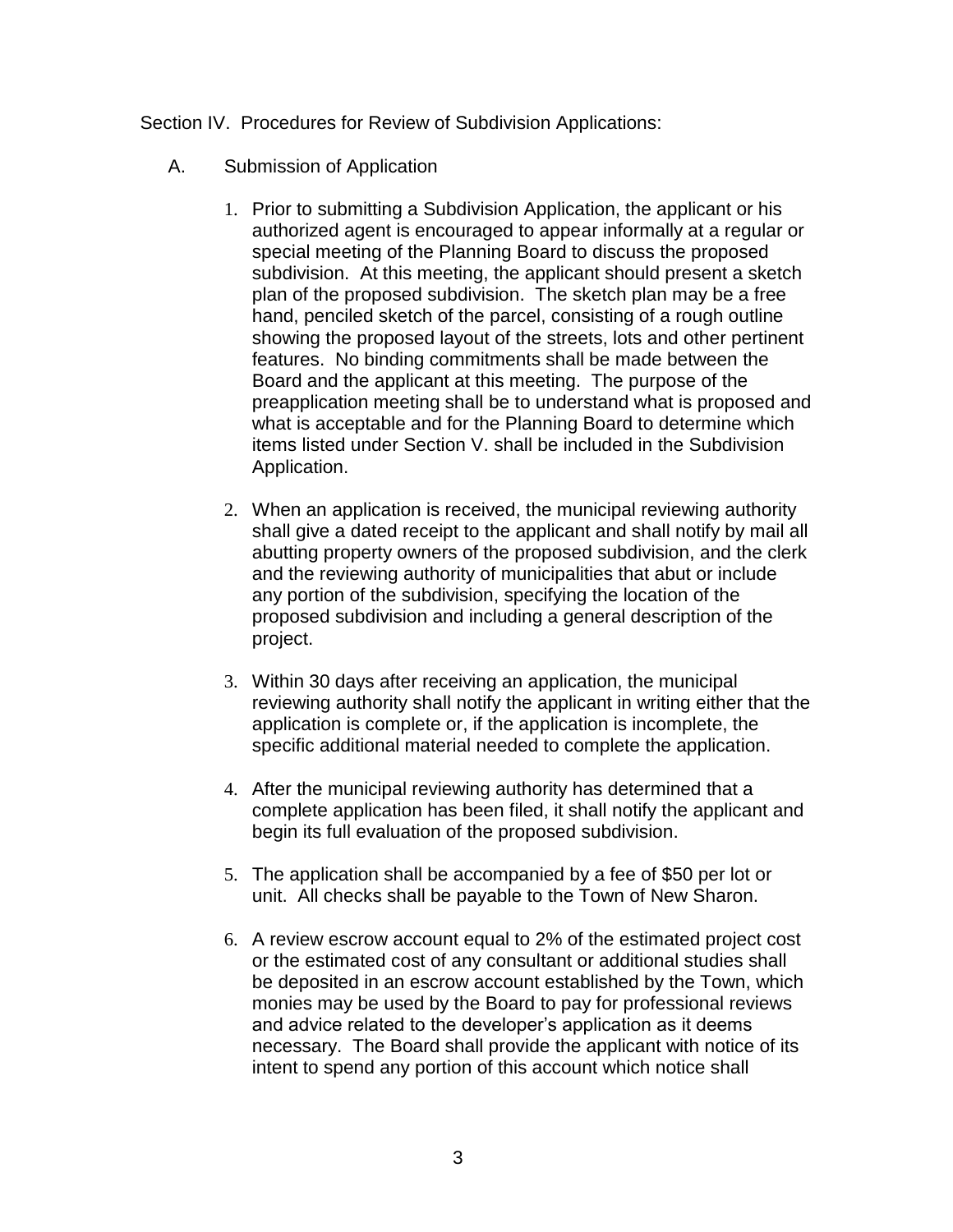specify the purpose for the proposed expenditures. Those monies deposited by the developer and not spent by the Planning Board in the course of its review shall be returned to the developer within thirty (30) days after the Board renders its final decision on the application. The applicant shall place additional funds into the escrow account to meet expenses.

- 7. Site Inspections:
	- 1. The Planning Board may vote to schedule an on-site inspection of the proposed project. The Planning Board shall schedule the date and time of the site inspection at the sketch plan meeting or at another time. The Planning Board shall post the date, time and place of the site inspection at the Town Office.
	- 2. The Planning Board may vote to reschedule the site visit and delay its review of the subdivision application whenever it finds that snow cover prohibits viewing the land features of the proposed site.
	- 3. The purpose of the site inspection is for the Planning Board to obtain knowledge about the site and surrounding area. The Planning Board shall not discuss the merits of the application or render any decision concerning the application during the site inspection.
- B. Public Hearing
	- 1. The decision to hold a public hearing is discretionary, and in making its decision, the Planning Board may consider the size and type of subdivision, the community impact, and whether any written requests for such a hearing have been received. In the event that the Planning Board determines to hold a public hearing on the proposed subdivision, it shall hold such public hearing within 30 days of having notified the applicant that a complete subdivision application has been received. Notice of the date, time and place of such hearing shall be given to the subdivider, and published in a newspaper of general circulation in the municipality in which the subdivision is proposed to be located at least two times; the date of the first publication shall be at least seven (7) days prior to the hearing. The subdivider shall notify, by certified or registered mail, all property owners within one thousand (1,000) feet of the boundaries of the proposed subdivision. Public hearings shall be conducted in accordance with the procedures in Title 30-A,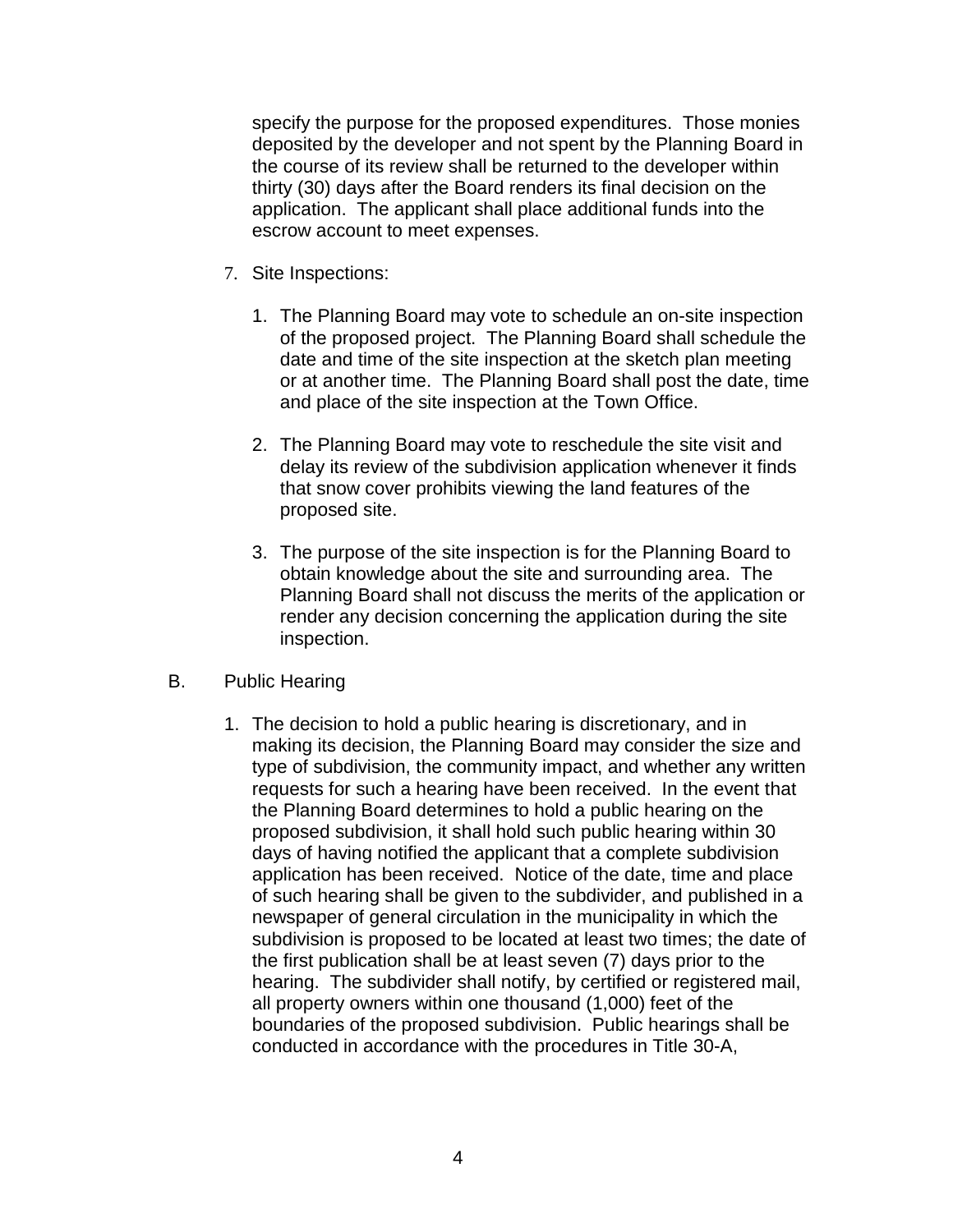M.R.S.A., Section 4403, Subsection 4.

- C. Planning Board Decision on the Subdivision
	- 1. Complete Application: Within thirty (30) days from the date of receipt, the Board shall notify the applicant in writing either that the application is complete, or if incomplete, the specific additional material needed to make them complete. Determination by the Board that the application is complete in no way commits or binds the Board as to the adequacy of the application to meet the requirements of this Ordinance.
	- 2. The Planning Board shall, within 30 days of a public hearing or within 60 days of having received a complete application, if no hearing is held, or within such other time limit as may be mutually agreed to, issue an order denying or granting approval of the proposed subdivision, or granting approval on such terms and conditions as it may deem advisable to satisfy the criteria contained in these Ordinance provisions and in Title 30-A, M.R.S.A., Section 4404, and to preserve the public's health, safety, and general welfare. In all instances, the burden of proof shall be upon the subdivider. In issuing its decision, the Planning Board shall make a written finding of fact establishing that the proposed subdivision does or does not meet the provisions of these Ordinance provisions and Title 30-A, M.R.S.A., Section 4404.
	- 3. Upon approval of the subdivision, a majority of the Board shall sign five copies of the subdivision plan. The original shall be filed by the subdivider with the County Registry of Deeds. Two copies shall be retained by the subdivider, one copy shall be retained by the Planning Board, and one copy shall be filed with the Selectmen. The Planning Board shall maintain a permanent record of their action on the subdivision plan.

Section V. Required Information:

A. The Subdivision Application shall consist of an application form and subdivision plan. The application form shall be furnished by the Planning Board and shall include all of the following information unless the Board has determined at a preapplication meeting with the applicant that only certain items shall be required. In that case, at the preapplication meeting, the Board shall check off the items required.

Information on the Applicant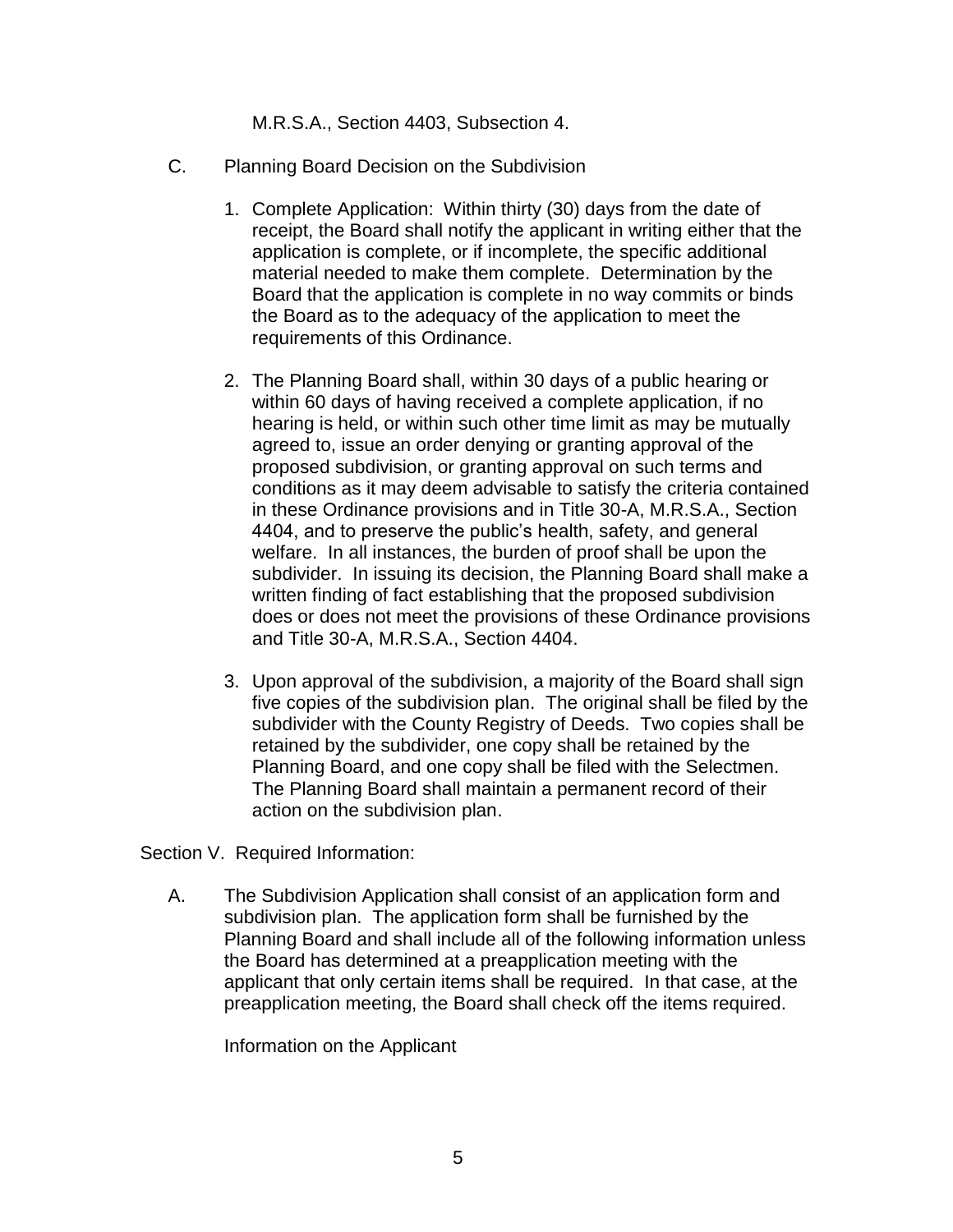- 1. Name of Owner.
- 2. Name of Applicant (if other than owner).
- 3. If Applicant is a corporation, state whether the corporation is licensed to do business in Maine, and attach a copy of Secretary of State's Registration.
- 4. Name of Applicant's authorized representative.
- 5. Name, address and number of Registered Professional Engineer, Land Surveyor, or Planner who prepared the plan.
- 6. Address to which all correspondence from the Planning Board should be sent.
- 7. What interest does the Applicant have in the parcel to be subdivided (option, land purchase contract, record ownership, etc.)?
- 8. What interest does the applicant have in any property abutting the parcel to be subdivided?
- 9. State whether the subdivision covers the entire or contiguous holdings of applicant or not.
- B. Information on Parcel to be Subdivided
	- 1. Location of property: Book and page (from Register of Deeds).
	- 2. Location of property: Map and lot (from Assessor's Office).
	- 3. Map survey of tract to be subdivided, certified by a Registered Land Surveyor, tied to established reference points (attached to application form).
	- 4. Acreage of parcel to be subdivided.
	- 5. A soils report prepared by a Licensed Site Evaluator, identifying soil types and location of soil test areas. Based on soil test results, certain modifications of the subdivision may be required (attach copy of soils report to application). There shall be at least one soil test per lot.
	- 6. Names of property owners abutting parcel to be subdivided, and on opposite side of any road from parcel to be subdivided (show on plat).
	- 7. Indicate the nature of any restrictive covenants to be placed on the deeds.
- C. The subdivision plan shall be a map survey of the tract to be subdivided, certified by a Registered Land surveyor and tied to established reference points. The plan shall not be less than 18" by 24" and shall be drawn to a scale of not greater than 1" equal to 100' nor less than 1" equals 400' with contour lines to be specified by the board. At least nine (9) copies of the plan shall be provided.

Information on the Subdivision Plan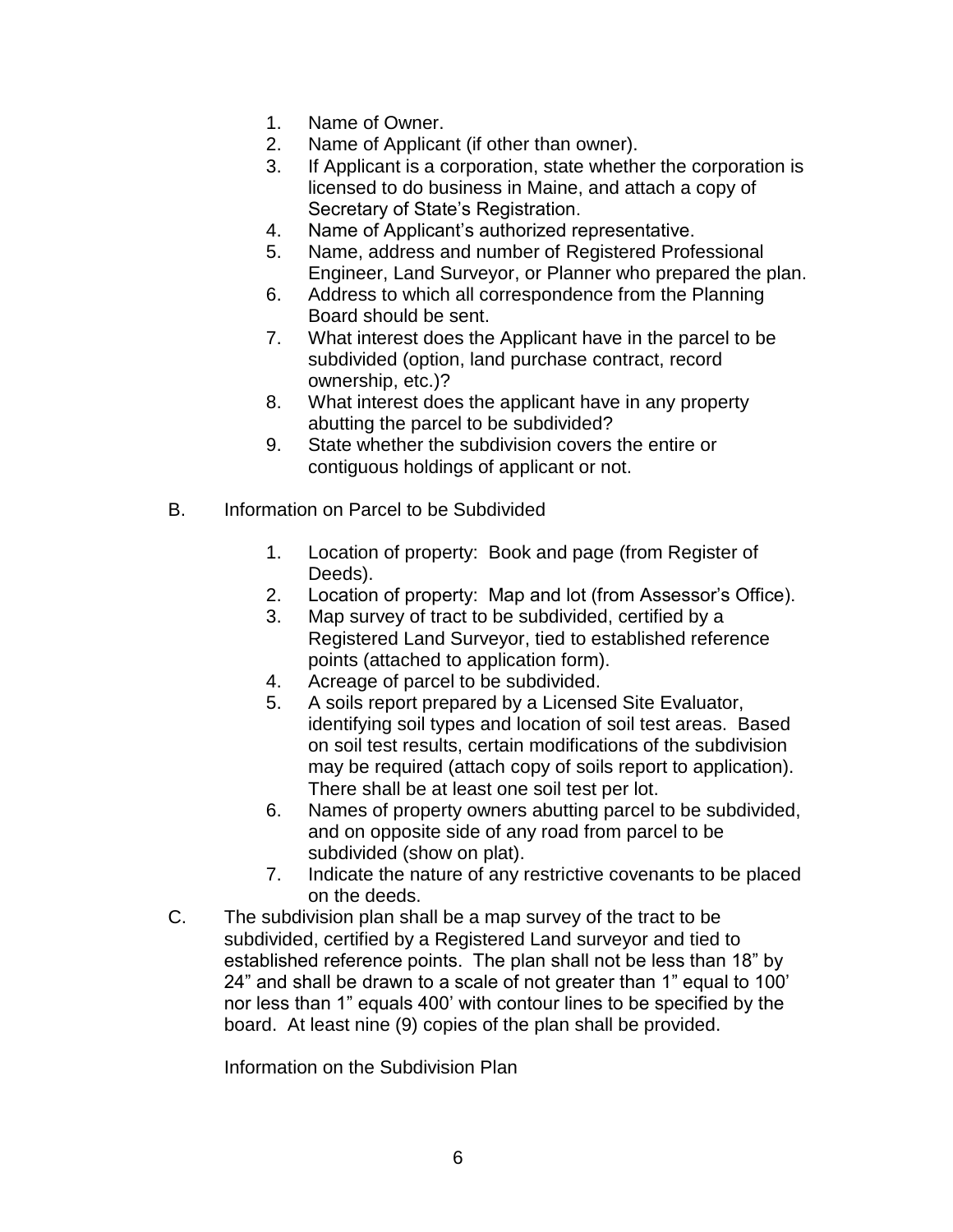- 1. Proposed name of subdivision.
- 2. Lot numbers.
- 3. Date, north point, graphic map scale (show on plat).
- 4. Proposed lot lines with appropriate dimensions and suggested locations of buildings, subsurface sewage disposal systems, and wells (show on plat).
- 5. Location of permanent or temporary markers adequately located to enable the Planning Board to locate lots readily and appraise the basic lot layout in the field (show on plat).
- 6. Location of all parcels to be dedicated to public use, the conditions of such dedication, and the location of all natural features or site elements to be preserved (show on plat).
- 7. A location map, consisting of a U.S.G.S. Topographical Map, showing the relation of the proposed subdivision to adjacent properties and to the general surrounding area. The location map shall show all the area within 2,000 feet of any property line of the proposed subdivision (attach to plan).
- 8. Location and size of existing buildings, watercourses, and other essential existing physical features (show on plat).
- 9. Location and size of any existing sewers and water mains, and culverts and drains, (show on plat).
- 10. Location, names and widths of existing and proposed streets, highways, easements, building lines, right-of-ways, parks, and other public open spaces; and lengths of all straight lines, the deflection of angles, radii, length of curves, and central angles of all curves, and tangent distances and bearings of all streets or other proposed public ways proposed by the subdivider, (show on plat).
- 11. Contour lines at intervals of either 5, 10, or 20 feet in elevation, as specified by the Planning Board, (show on plat).
- 12. Typical cross-sections of proposed grading for roadways, sidewalks, and storm drainage facilities, (attach to plan).
- 13. A soil erosion and sediment control plan for construction and for permanent control, (attach to plan).
- 14. Suitable space to record on the approval plat plan the date and conditions of approval, if any. This space shall be similar to the following example:

Approved Town of Planning Board Signed Chairman

(space for all members to sign)

Date **Conditions**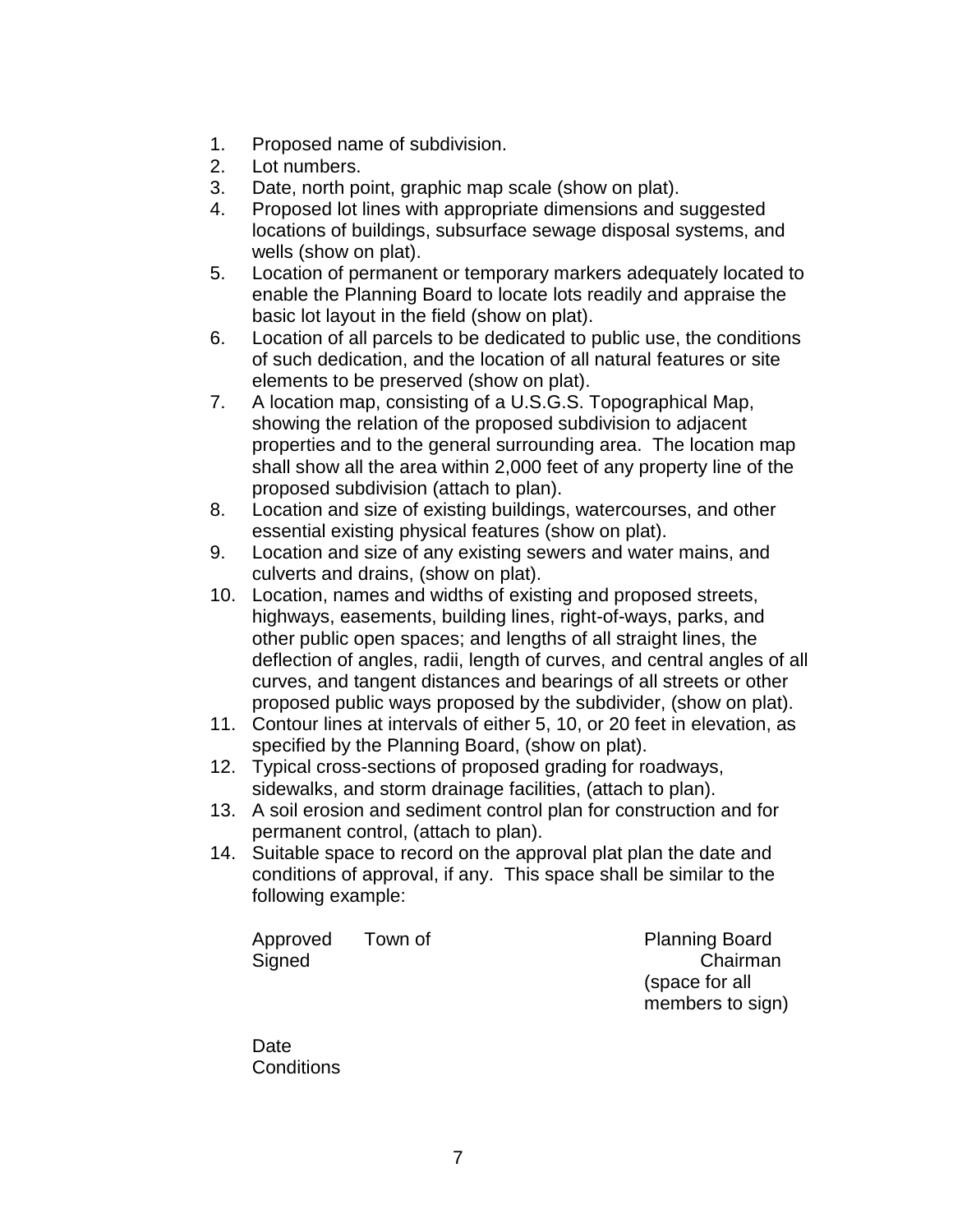- D. Accompanying Documents
	- 1. Statement of financial and technical capability.
	- 2. Statement from the Fire Chief as to the availability of fire hydrants and/or fire ponds as outlined in Section VI. G.
	- 3. Statement from the Sewer and /or Water District or company that they will permit connection into the sewer or water district system.
	- 4. A statement indicating how the solid waste from the subdivision will be handled.
	- 5. Indicate how all roads and other public improvements will be maintained over their lifespan.
	- 6. Streets or driveways that access onto a State Road shall comply with all applicable Maine Department of Transportation (MDOT) design requirements. The applicant shall submit a permit from MDOT for the road access.
	- 7. Other information not indicated above, as specified by the Planning Board on the application.

Section VI. General Requirements:

- A. Buffer Strip The Planning Board may require a buffer strip, such as natural vegetation, when the proposed subdivision will be located adjacent to a use where separation is desirable.
- B. Basement Drainage If lots are being created to accommodate structures with basements, the subdivider shall show that the basement can be drained by gravity to the ground surface, or storm sewers, if they are required to be installed or that the seasonal high water table is below the level of the basement.
- C. Conformance with other Laws, Ordinance provisions The proposed subdivision shall be in conformance with all pertinent local, State, and Federal ordinances, statutes, laws and Ordinance provisions. If the proposed subdivision meets the definition of a subdivision as defined in the Site Location Act, Title 38, M.R.S.A., Section 482, the Subdivider must secure the concurrent approval of the Board of Environmental Protection and the Town Planning board before any construction activity may begin in the subdivision.
- D. Construction Prohibited No utility installations, no ditching, grading, or construction of roads, no grading of land or lots, and no construction of buildings shall be done on any part of the subdivision until the subdivision application has been prepared, submitted, reviewed, approved, and endorsed as provided for by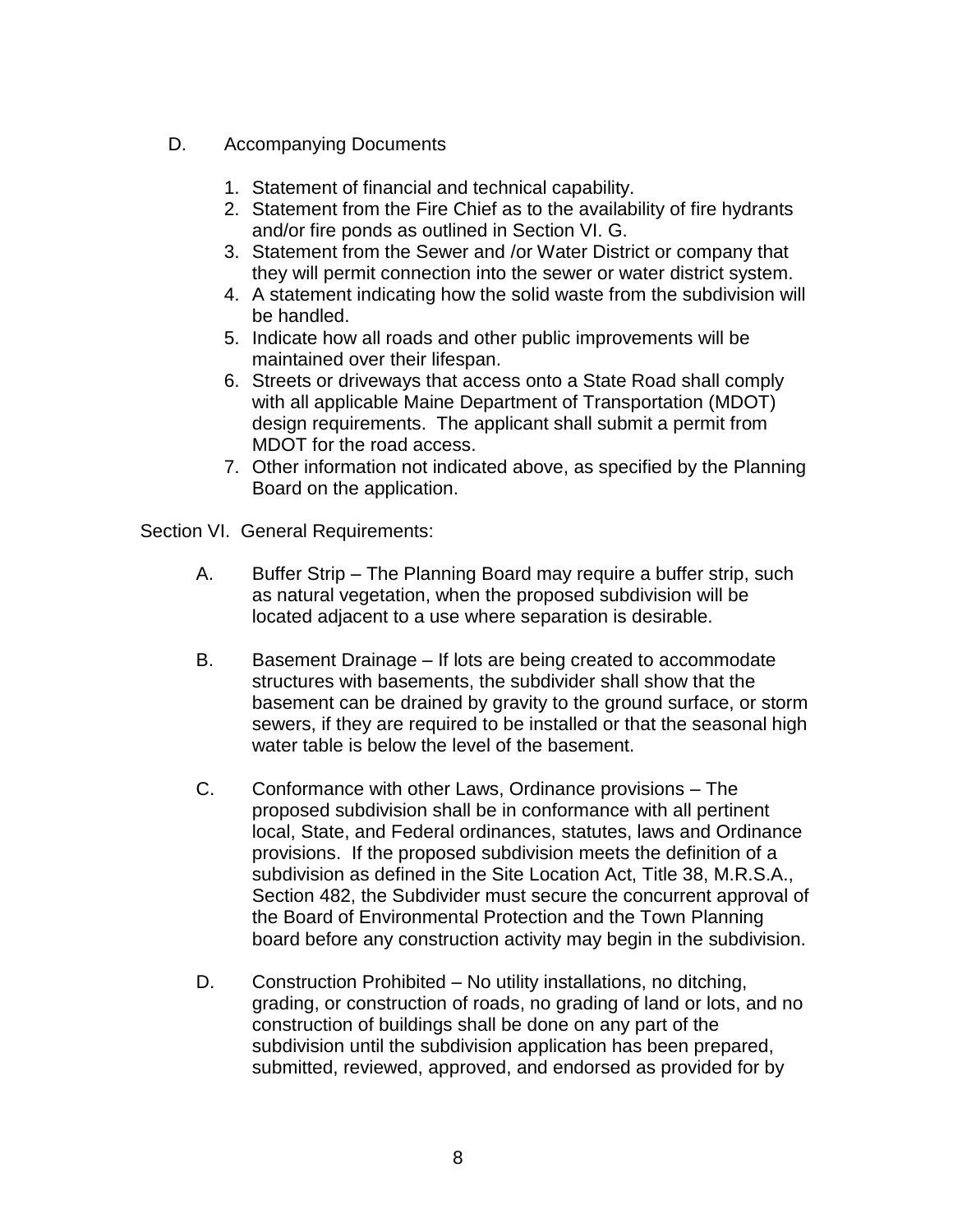these Ordinance provisions, nor until an attested copy of the plan so approved and endorsed has been recorded by the subdivider in the Registry of Deeds. Plans for road construction, grading and ditching should be reviewed by the Road Commissioner for his recommendations prior to Planning Board Approval.

- E. Ditches, Catch Basins The Planning Board may require the installation of ditches, catch basins, piping systems, and other appurtenances for the conveyance, control, or disposal of surface waters. Adequate drainage shall be provided so as to reduce the danger of flooding and erosion.
- F. Easements The Planning Board may require easements for sewerage, drainage, or other utilities.
- G. Fire Protection:
	- 1. The Applicant shall design the subdivision so that the Town of New Sharon Fire Department shall have unrestricted access to all developed areas within the subdivision and the applicant shall arrange for a supply of water for fire suppression. The applicant shall review the proposed subdivision with the Fire Chief and shall obtain a written statement from the Fire Chief approving the plans fire protection measures. This statement shall be submitted with the application.
	- 2. The Fire Chief in making his/her determination that adequate provisions are made for fire protection shall consider the following:
		- a. The road is adequate for the passage of fire equipment
		- b. An adequate water supply is available near or within the subdivision to serve the density of the development.

The Fire Chief shall approve the fire protection measures proposed for the subdivision or shall make specific recommendations to improve the fire protection measures. In making recommendations, the Fire Chief may recommend the installation of the fire ponds or other similar features.

H. Guidelines for Reviewing Subdivisions in Subdivision Law – In reviewing any proposed subdivision, the Planning Board shall consider the criteria set forth in the Guidelines contained in the Subdivision Law, Title 30-A, M.R.S.A., Section 4404, as amended, which are attached as Appendix A and Appendix B to these Ordinance provisions, and before granting approval shall determine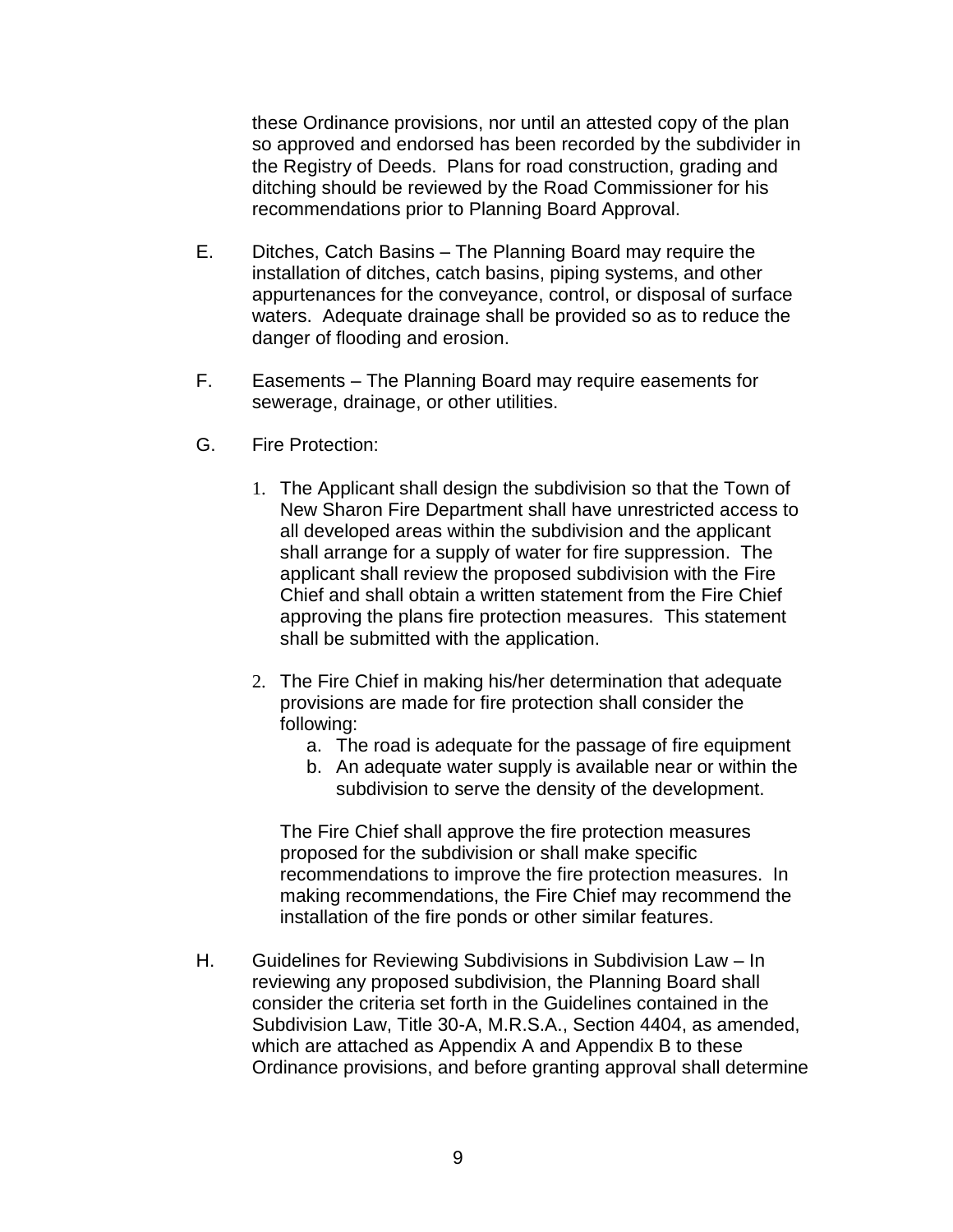that they have been or will be met. The burden of proof shall be upon the applicant.

- I. Lots and Density
	- 1. The lot size, width, depth, shape and orientation and the minimum setback lines shall be appropriate for the location of the subdivision and for the type of development and use contemplated.
	- 2. Where on-site sewage disposal systems are to be utilized, all such systems must be in conformance with the State of Maine Subsurface Wastewater Disposal Rules, Chapter 241.
	- 3. For cluster developments, overall net density shall not be greater than the density that would result form the creation of individual, non-clustered lots. Such densities shall be calculated by dividing the total acreage within the subdivision (including open spaces or common recreational areas) by the number of proposed units.
- J. Land not Suitable for Development The Planning Board shall not approve such portions of any proposed subdivisions that are located on land within 100 year frequency floods plain, or on land which must be filled or drained or on land created by diverting a water course. In no instance shall the Board approve any part of a subdivision located on filled or drained Great Ponds.
- K. Open Space Provisions
	- 1. The Planning Board may require that a proposed subdivision design include a landscape plan that will show the preservation of existing trees, the replacement of trees and vegetation, graded contours, streams, and the preservation of scenic, historic, or environmentally desirable areas.
	- 2. Where the proposed subdivision abuts a lake, pond, river or perennial stream, the Planning board may require, where feasible and appropriate, that the subdivider reserve an area of land abutting the waterbody or water course as an open space and/or recreational area for use by property owners in the subdivision. The instruments of conveyance (deeds) form the subdivider to the property owner in the subdivision shall provide for an access right of way to this reserved land. The cost of maintenance and development of the reserved land shall be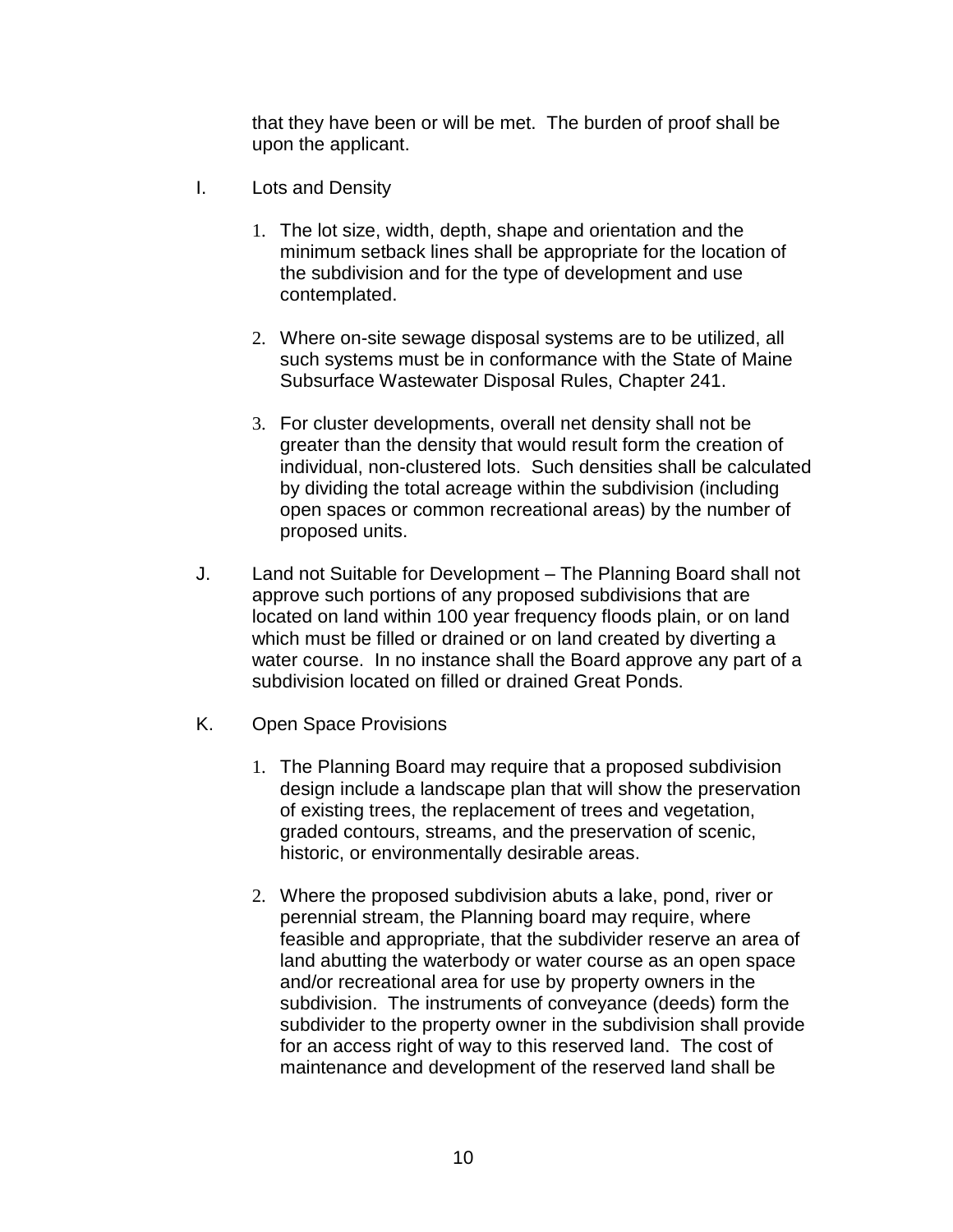borne by the property owners of the subdivision.

- a. The property owners may enter into a written agreement with the Selectmen for the recreational development and maintenance of the reserved land, but all costs of development and maintenance shall be borne by the property owners of the subdivision in the appropriate manner, which may include attaching to the property tax assessment bill a separate item for cost of development and/or maintenance for the designated reserved land. If this method is employed, recreational development and maintenance costs shall be prorated among the property owners of the subdivision based upon assessed valuation.
- b. The manner of providing for the cost of recreational development and/or maintenance of the reserved open space shall be included in the instrument of conveyance to each property owner of the subdivision.
- L. Performance Guarantee:
	- 1. A performance guarantee shall be required for all public and private improvements proposed for the subdivision. The applicant shall submit a proposal for the performance guarantee at the time of submission of the Final Plan.
	- 2. The performance guarantee shall include one of the following as determined by the Planning Board:
		- a. A certified check, in an amount equal to the expense of installing the public improvements, made payable to the Town.
		- b. A performance bond, in an amount equal to the expense of installing the public improvements, made payable to the Town, issued by a surety company.
		- c. A conditional agreement with the Town, whereby no lot in the subdivision may be sold and no building permit issued until the applicant installs all public improvements. A phase development plan may be incorporated into the conditional agreement.
		- d. An irrevocable letter of credit from a bank or other lending institution which shall indicate that funds have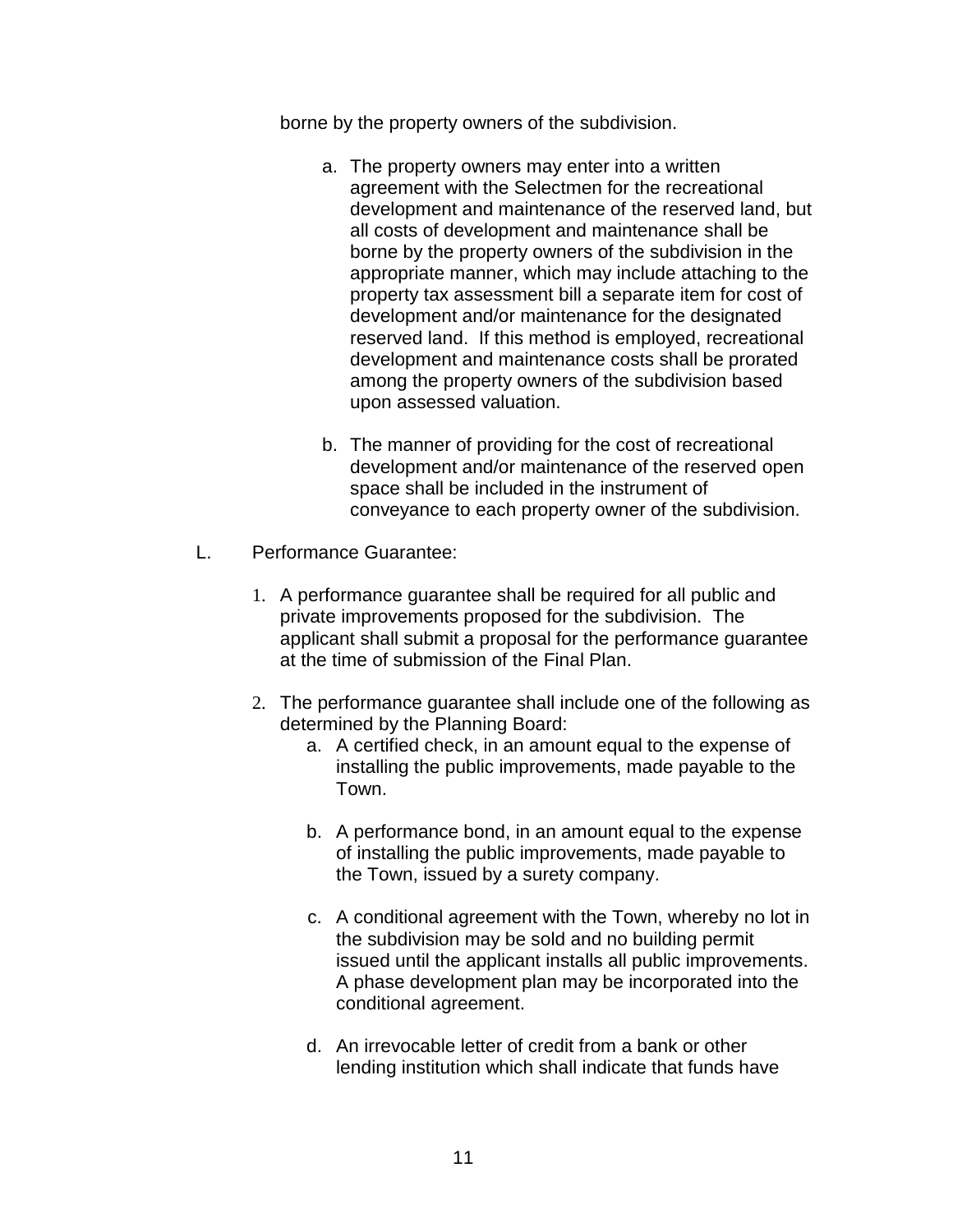been set aside for the construction of the subdivision and may not be used for any other project or loan.

- 3. The Planning Board, prior to approval of the final plan, shall consult with the Selectmen on the terms proposed by the applicant for the performance guarantee. The Selectmen may recommend that the amount of the certified check or performance bond or the terms of the performance guarantees be amended or revised. The Planning Board shall consider the recommendation of the Selectmen and decide on the contents of the performance guarantee.
- 4. Prior to the release of the performance guarantee, the Planning Board shall determine that the proposed improvements meet or exceed the design and construction requirements specified in this Ordinance and the subdivision plans. The Planning Board shall base its decision upon the inspection reports filed by the Code Enforcement Officer, other Municipal Officials or other designated inspector.
- 5. If, the Planning Board, Code Enforcement Officer, or other designated inspection official finds that any of the public improvements have not been constructed in accordance with the plans and specifications filed as part of the application, they shall report this condition to the Selectmen. The Selectmen shall take any steps necessary to preserve the Town's rights.
- M. Plan Revisions After Approval No changes, erasures, modifications, or revisions shall be made in any subdivision plan after approval has been given by the Planning Board and endorsed in writing on the plan, unless the plan is first re-submitted and the Planning Board approves any modifications. In the event that the subdivision plan in recorded without complying with this requirement, the plan shall be considered null and void, and the Planning Board shall institute proceedings to have the plan stricken from the records of the Selectmen and the Registry of Deeds.
- Section VII. Subdivision with Proposed Streets:
	- A. Street Design and Construction All streets and roads proposed as part of a subdivision shall be designed and constructed at the subdivider's expense in accordance with the street design standards of this section.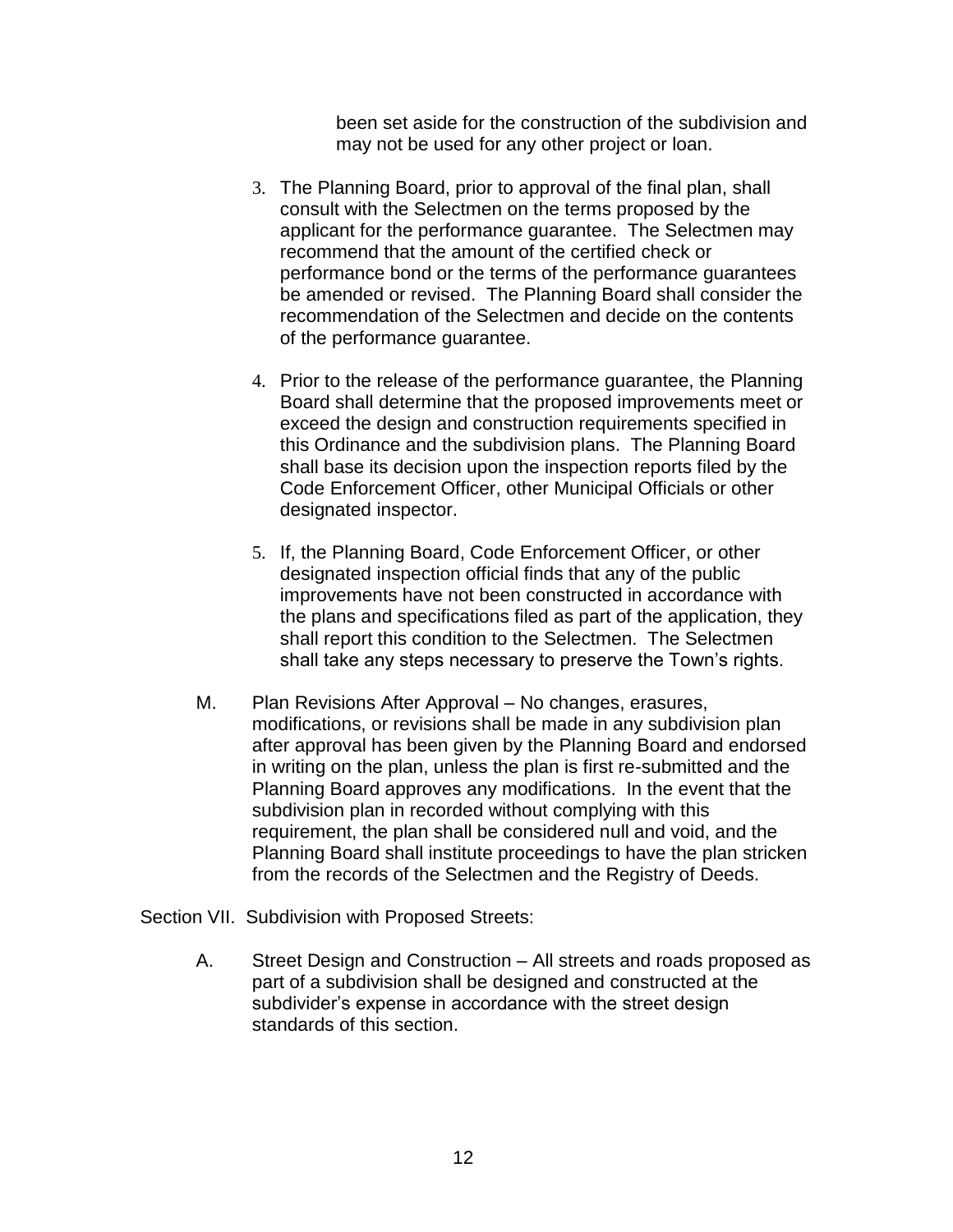- B. The street design standards of this ordinance shall apply to the design and construction of all new streets proposed as part of a subdivision. No street shall be accepted as a town way unless it meets the requirements of this Ordinance.
- C. Higher Design and Construction Standard: Nothing in this Ordinance shall be construed to prevent the design and construction of streets which meet higher standards, use improved methods or higher quality materials.
- D. The Planning Board shall consult with the Selectmen and Road Commissioner in reviewing the proposed streets.
- E. Additional Submission Requirements:
	- 1. A statement of any legal encumbrances on the land upon which the proposed street is to be located;
	- 2. The anticipated starting and completion dates of each major phase of street construction; and
	- 3. A statement indicating the nature and volume of traffic expressed in Average Daily Traffic expected to use the proposed street.
- F. Street Plans: The plans and Illustrations submitted as part of the application shall be prepared by a Registered Land Surveyor or Professional Engineer to include the following information.
	- 1. The scale of the plan. (All streets and roadway plan and profile drawings shall be drawn to a scale 1" = 50' horizontal and  $1" = 10'$  vertical);
	- 2. The direction of magnetic north;
	- 3. A plan profile and typical cross section views of all proposed streets;
	- 4. The starting and ending point with relation to established roads, streets or ways and any planned or anticipated future extensions of the streets. (All terminal points and the center line alignment shall be identified by survey stationing.);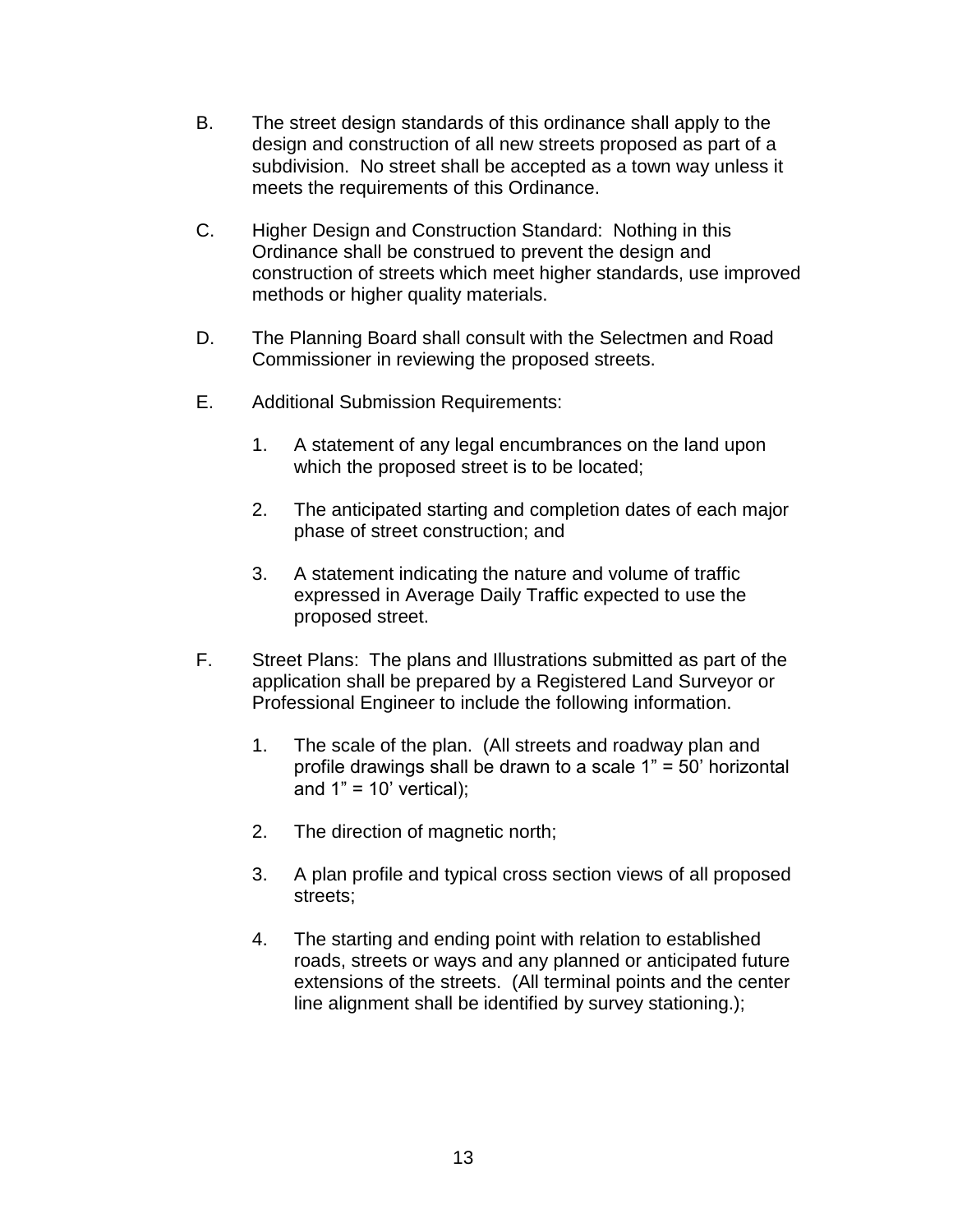- 5. The roadway and roadway limits with relation to existing buildings and established landmarks;
- 6. Dimensions, both lineal and angular, necessary for locating boundaries, and necessary for locating subdivisions, lots, easements, and building lines;
- 7. The lots, if any, as laid out and numbered on said street, showing the names of all owners of abutting property;
- 8. All natural waterways and watercourses in or on land contiguous to the said streets or ways;
- 9. The kind, size, location, profile and cross section of all existing and proposed drainage ways and structures and their relationship to existing natural waterways;
- 10. A soil erosion and sedimentation control plan showing interim and final control provisions;
- 11. Curve data for all horizontal and vertical curves shall be the center line radius, are length, beginning of curve and end of curve points;
- 12. All center line gradients shall be shown and expressed as a percent;
- 13. All curve and property line radii of intersections;
- 14. The limits and location of any proposed sidewalks and curbing;
- 15. The location of all existing and proposed overhead and underground utilities, to include, but not limited to, the following: (Note: When a location, in the case of any underground utility, is an approximate, it shall be noted on the plan as such.)
	- a. Storm drains;
	- b. Telephone line poles or underground vaults;
	- c. Electrical power line poles or underground vaults;
	- d. Street lights.
- 16. The name(s) of each proposed new road or street.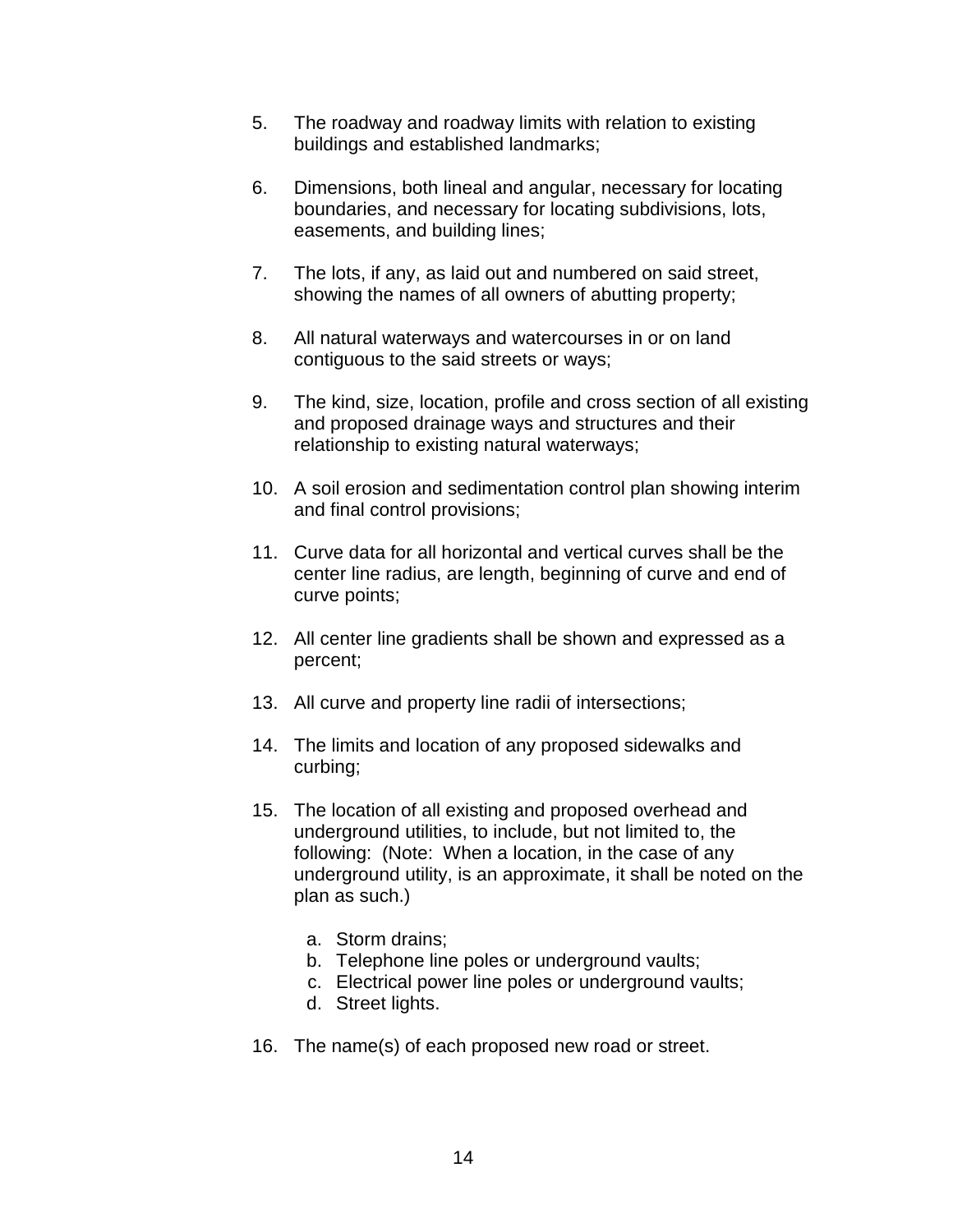- G. Upon receipt of plans for a proposed street, the Board shall forward one copy to the Municipal Officers and one copy to the Road Commissioner for review and comment.
- H. Public Acceptance of Streets The approval by the Planning Board of a proposed public street shall not be deemed to constitute or be evidence of any acceptance by the Municipality of the street. Final acceptance of a proposed public street shall be by an affirmative vote at a Town Meeting.
- I. Street Design Standards:
	- a. These design standards shall be met by all streets and shall control the roadway, shoulders, curbs, sidewalks, drainage systems, culverts, and other appurtenances.
	- b. Streets shall be designed to discourage through traffic within a residential subdivision.
	- c. The character, extent, width, and grade of all streets shall be considered in their relation to existing or planned streets.
	- d. Where a subdivision borders an existing narrow street (not meeting the width requirements of the standards for streets in this Ordinance), or when the Comprehensive Plan indicates plans for realignment or widening of a road that would require use of some of the land in the subdivision, the plan shall indicate reserved areas for widening or realigning the road marked "Reserved for Road Realignment (Widening) Purposes". Land reserved for such purposes may not be included in computing lot area or setback requirements.
	- e. Where a major subdivision abuts or contains an existing or proposed arterial street, no residential lot may have vehicular access directly on to the arterial street. This requirement shall be noted on the plan and in the deeds of any lot with frontage on the arterial street.
	- f. Any street serving 15 dwelling units or more shall have at least two street connections with existing public streets, streets shown on an Official Map, or streets on an approved subdivision plan for which performance guarantees have been filed and accepted.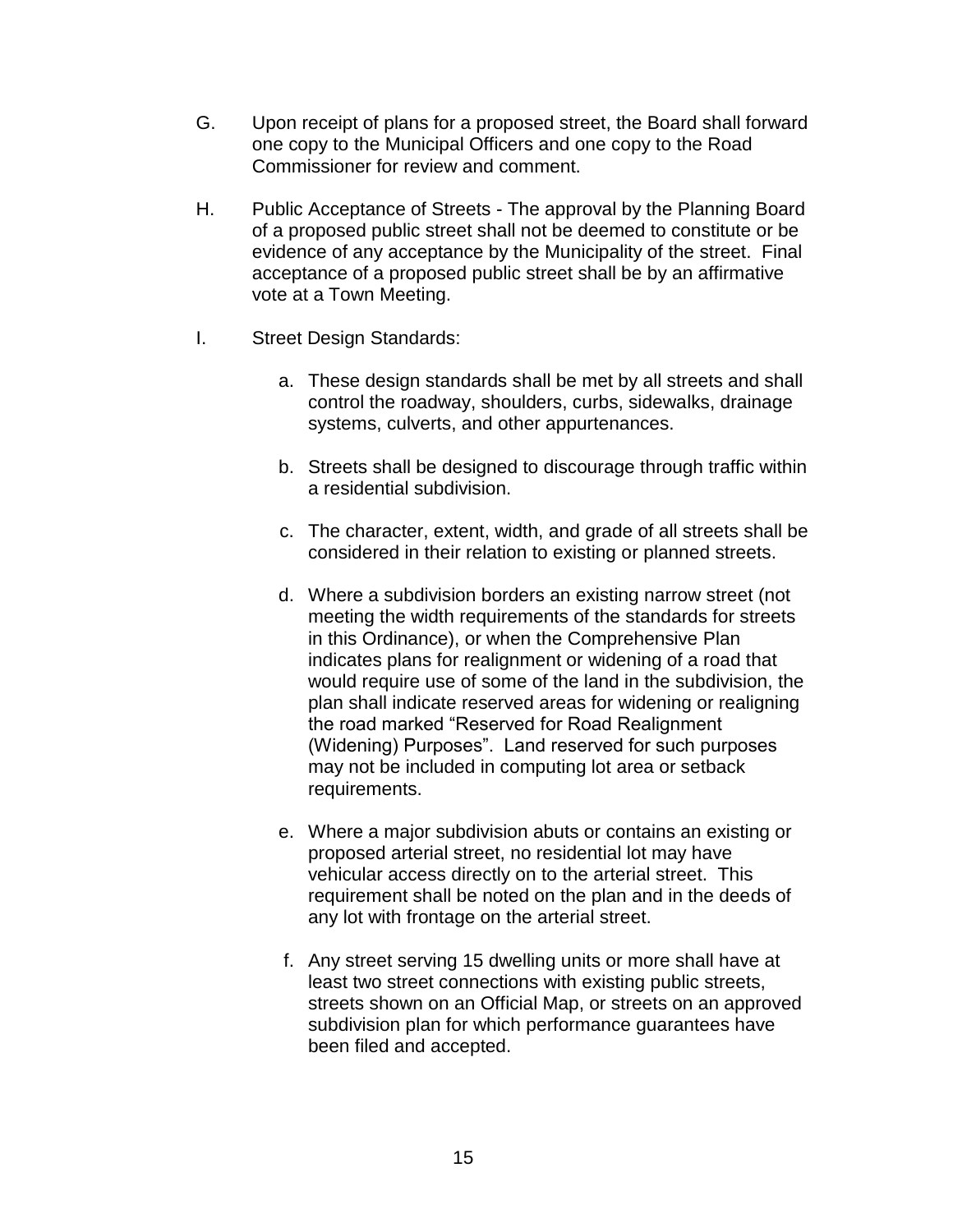#### g. The following design standards apply according to street classification:

#### All Streets Public or Private

# Description **Collector** Collector Minor Mobile Home Park Minimum right-of-way width 50' 50' 50' Minimum pavement width/travelway width  $24'$  20' 20-24' Sidewalk width (when required) 5' 5' 5' Minimum grade 0.5% 0.5% 0.5% Maximum grade 6% 6% 6% 6% 6% Minimum centerline<br>radius radius 200' 150' 150' Minimum tangent between curves of reverse alignment 200' 100' 100' 100' Roadway crown  $\frac{1}{4}$ "/ft.  $\frac{1}{4}$ "/ft.  $\frac{1}{4}$ "/ft.  $\frac{1}{4}$ "/ft. Minimum angle of street intersections 90 90 90 Maxium grade within 75 ft. of intersection 2% 2% 2% Minimum curb radii at intersections 30' 20' 26' Minimum r/o/w radii at intersections 20' 10' 10' Minimum width of shoulders (each side) 3' 3' 3'

#### Types of Streets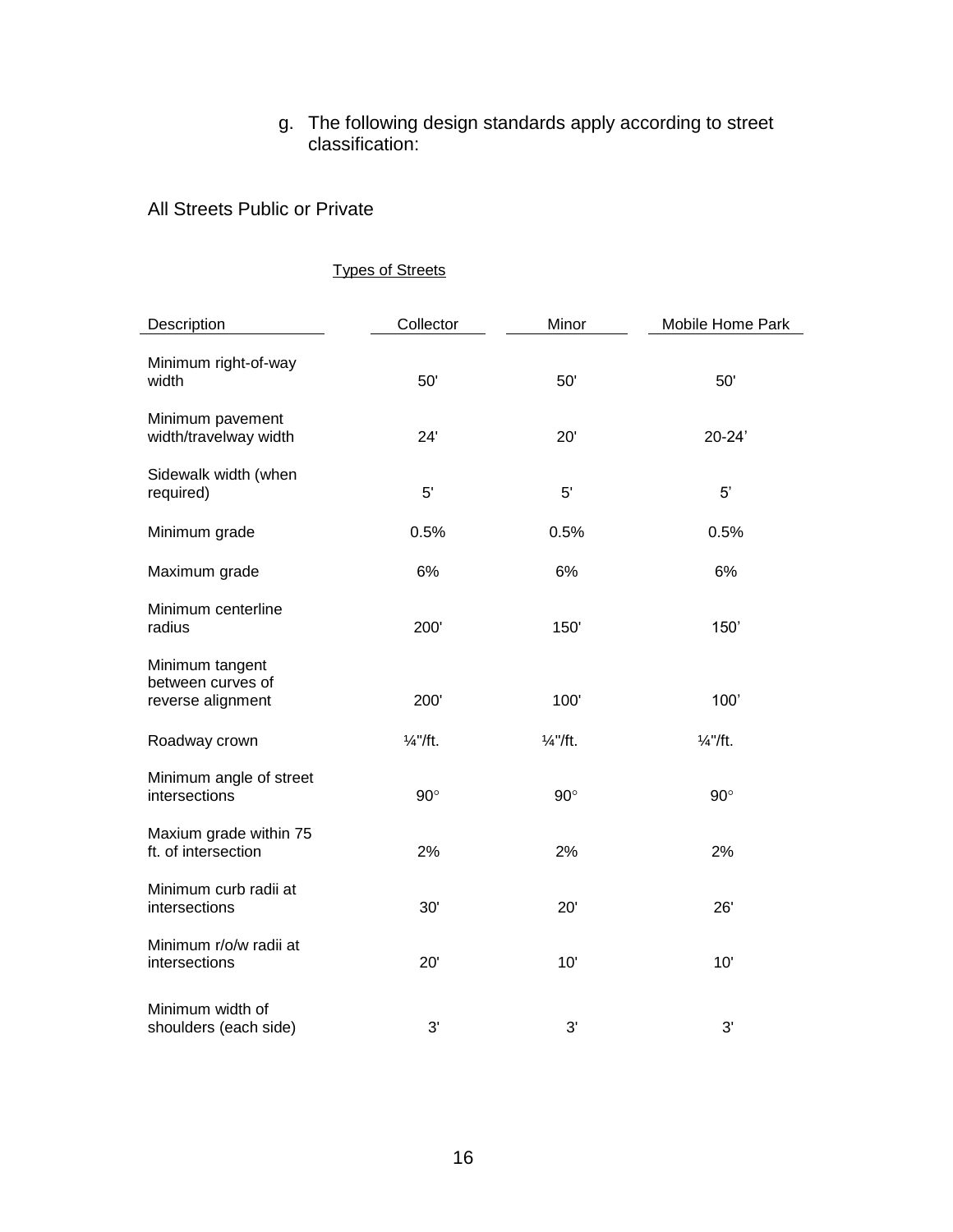- h. The centerline of the roadway shall be the centerline of the right-of-way.
- i. Deadend Streets: In addition to the design standards above, dead-end streets shall be constructed to provide a cul-desac turn-around with the following requirements for radii. Property line 65 ft.; outer edge of pavement 50 ft. The Board may require the reservation of a 20 foot easement in line with the street to provide continuation of pedestrian traffic or utilities to the next street. The Board may also require the reservation of a 60 foot easement in line with the street to provide continuation of the roads where future subdivision is possible.
- j. Grades, Intersections, and Sight Distances
	- a. Grades of all streets shall conform in general to the terrain, so that cut and fill are minimized while maintaining the grade standards above.
	- b. All changes in grade shall be connected by vertical curves to provide for the minimum sight distances below.
	- c. Where new street intersections or driveway curb-cuts are proposed, sight distances, as measured along the road onto which traffic will be turning, shall be based upon the posted speed limit and conform to the table below.

| <b>Posted Speed</b>   |  |                             |  |      |
|-----------------------|--|-----------------------------|--|------|
| Limit (mph)           |  | 25 30 35 40 45 50           |  | - 55 |
| <b>Sight Distance</b> |  | 250 300 350 400 450 500 550 |  |      |

Where necessary, corner lots shall be cleared of all growth and sight obstructions, including ground excavation, to achieve the required visibility.

d. Cross (four-cornered) street intersections shall be avoided insofar as possible, except s shown on the Comprehensive Plan or at other important traffic intersections. A minimum distance of 600' shall be maintained between centerlines of side streets.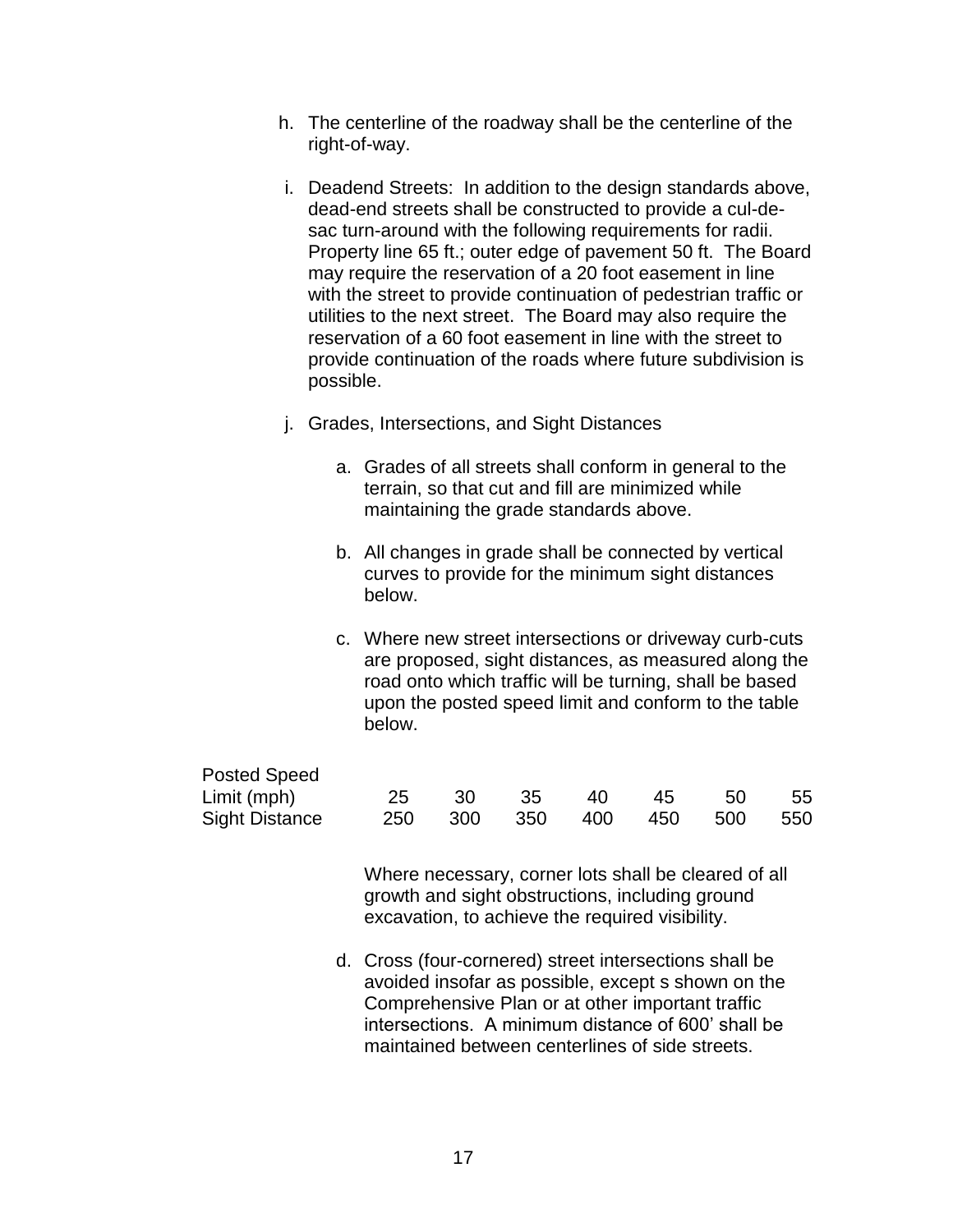- k. Sidewalks: Where the Planning Board requires the installation of sidewalks, they shall meet these minimum requirements.
	- a. Bituminous Sidewalks
		- i. The gravel aggregate sub-base course shall be no less then 12 inches thick.
		- ii. The crushed aggregate base course shall be no less than 2 inches thick.
		- iii. The hot bituminous pavement surface course shall be no less than 2 inches after compaction.
	- b. Portland Cement Concrete Sidewalks
		- i. The sand base shall be not less than 6 inches thick.
		- ii. The Portland Cement Concrete shall be reinforced with 6 inch square, number 10 wire mesh and shall be no less than 4 inches thick.
- J. Street Construction Standards
	- a. Minimum thickness of material after compaction

Minimum Requirements

#### Public or Private Streets

| <b>Description</b>                                 | Collector | Minor | Mobile Home<br>Park |
|----------------------------------------------------|-----------|-------|---------------------|
| <b>Geotextile Cloth Required</b>                   | Yes       | Yes   | Yes                 |
| Aggregate sub-base course<br>(max. sized stone 6") | 24"       | 18"   | 18"                 |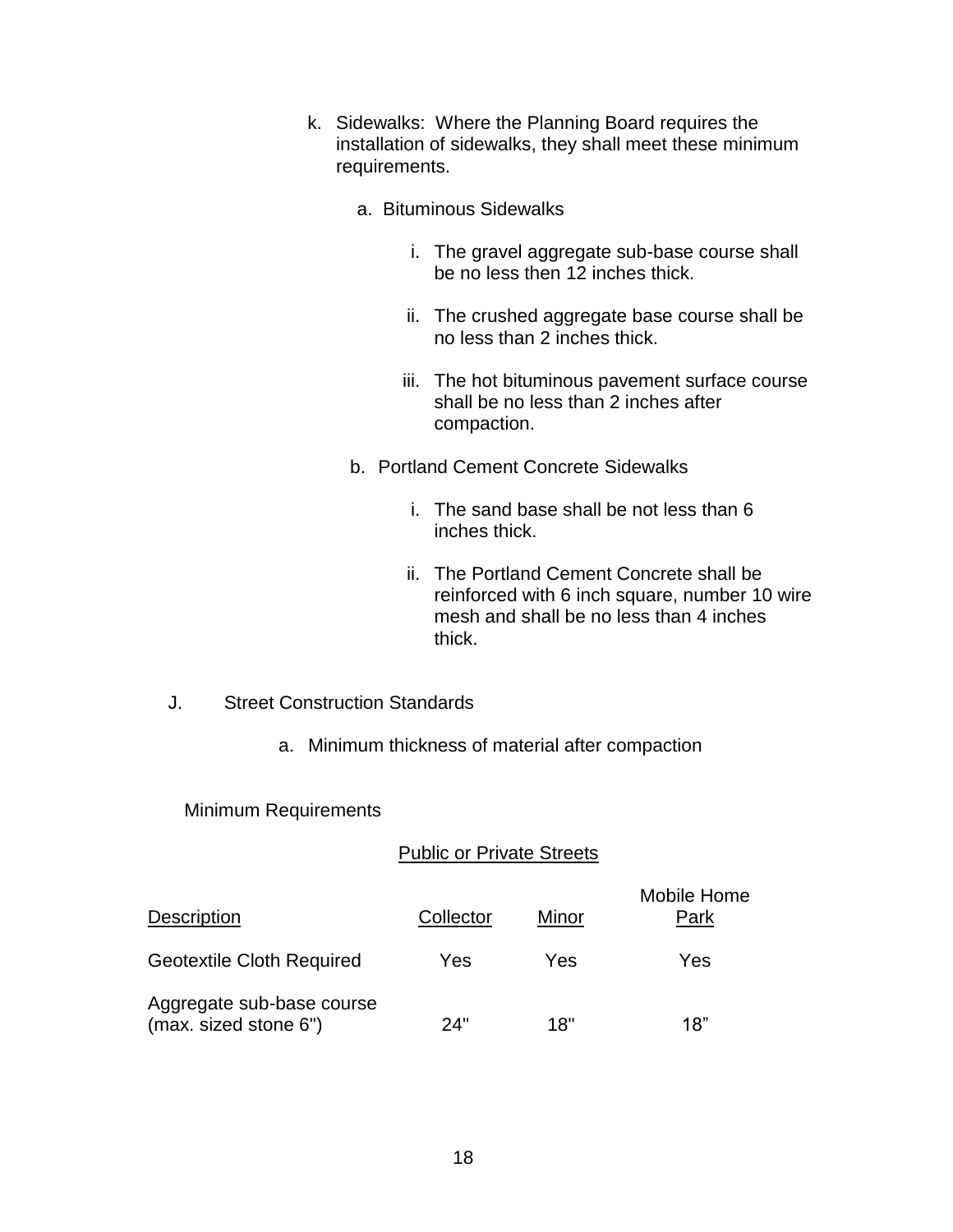| <b>Description</b>                          | Collector | Minor  | Mobile Home<br>Park |
|---------------------------------------------|-----------|--------|---------------------|
| <b>Base Course</b><br>(max. sized stone 3") | 3"        | 3"     | 3"                  |
| <b>Hot Bituminous Pavement</b>              |           |        |                     |
| <b>Total Thickness</b>                      | 21/2"     | 21/2"  | 21/2"               |
| <b>Surface Course</b>                       | 3/4"      | 3/4"   | 3/4"                |
| <b>Base Course</b>                          | 13/4"     | 1.3/4" | 13/4"               |

- 2. Preparation
	- a. Before any clearing has started on the right-of-way, the centerline and side lines of the new road shall be staked or flagged at 50 foot intervals.
	- b. Before grading is started, the entire right-of-way shall be cleared of all stumps, roots, brush, and other objectionable material. All ledge, large boulders, and tree stumps shall be removed from the right-of-way.
	- c. All organic materials shall be removed to a depth of 2 feet below the subgrade of the roadway. Rocks and boulders shall also be removed to a depth of 2 feet below the subgrade of the roadway. On soils which have been identified as not suitable for roadways, the subsoil shall be removed from the street site to a depth of two feet below the subgrade and replaced with material meeting specifications for gravel aggregate sub-base below.
	- d. Side slopes shall be no steeper than a slope of 3 feet horizontal to 1 foot vertical, and shall be graded, limed, fertilized, and seeded according to the specifications of the erosion and sedimentation control plan.
	- e. All underground utilities shall be installed prior to paving to avoid cuts in the pavement. Building sewers and water service connections shall be installed to the edge of the right-of-way prior to paving.
- 3. Bases and Pavement.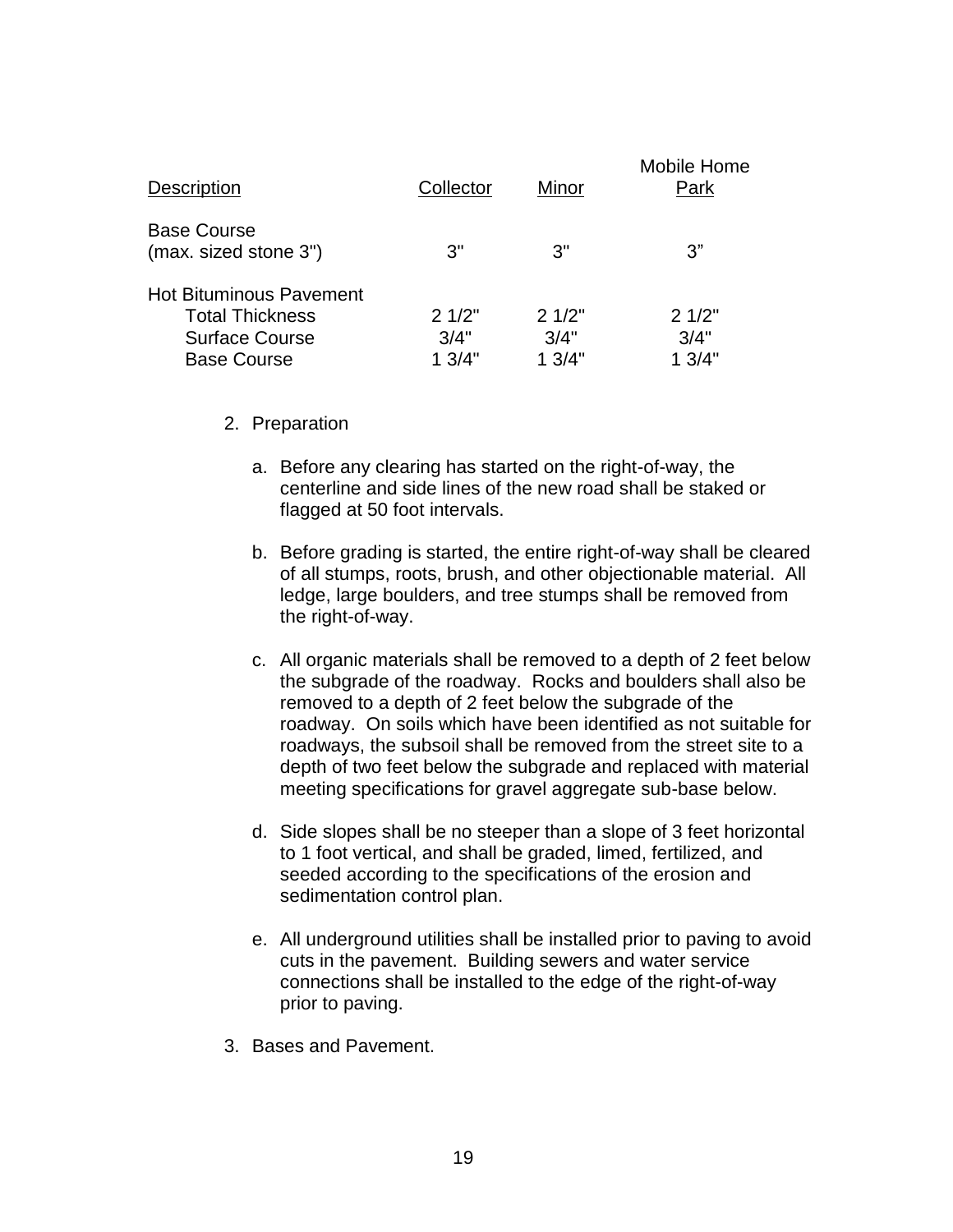- a. Bases
	- i. The Aggregate Sub-base Course shall be sand or gravel of hard durable particles free from vegetative matter, lumps or balls of clay and other deleterious substances. Aggregate for the sub-base shall contain no particles of rock exceeding six inches in any dimension. Gravel sub-base materials shall be as specified in Appendix C.
	- ii. The Base Course shall be sand or gravel of hard durable particles free from vegetative matter, lumps or balls of clay and other deleterious substances. Aggregate for the sub-base shall contain no particles of rock exceeding three inches in any dimension. Gravel base course shall be as specified in Appendix D.
- b. Bituminous Pavement Joints. Bituminous pavement shall be as specified in Appendix E. Where pavement joins an existing pavement, the existing pavement shall be cut along a smooth line and form a neat, even vertical joint.
- c. Curbs and Gutters
	- i. Street curbs and gutters shall be installed as required by the Board.
	- ii. Curbs shall be vertical except when sloped curbs are specifically allowed by the Board.
- K. Additional Improvements and Requirements
	- 1. The road providing access to the development and any other road that can be expected to carry traffic for the subdivision shall have an adequate traffic carrying capacity to accommodate the proposed use. The road shall be improved as necessary to accommodate the traffic requirements of the subdivision. All necessary improvements shall be made at the expense of the subdivider.
	- 2. All roads and other public improvement that are not dedicated to the Town or during such time prior to the actual acceptance by the Town of New Sharon shall be maintained by the subdivision owners or developer. A legal agreement indicating how the infrastructure will be maintained shall be submitted to the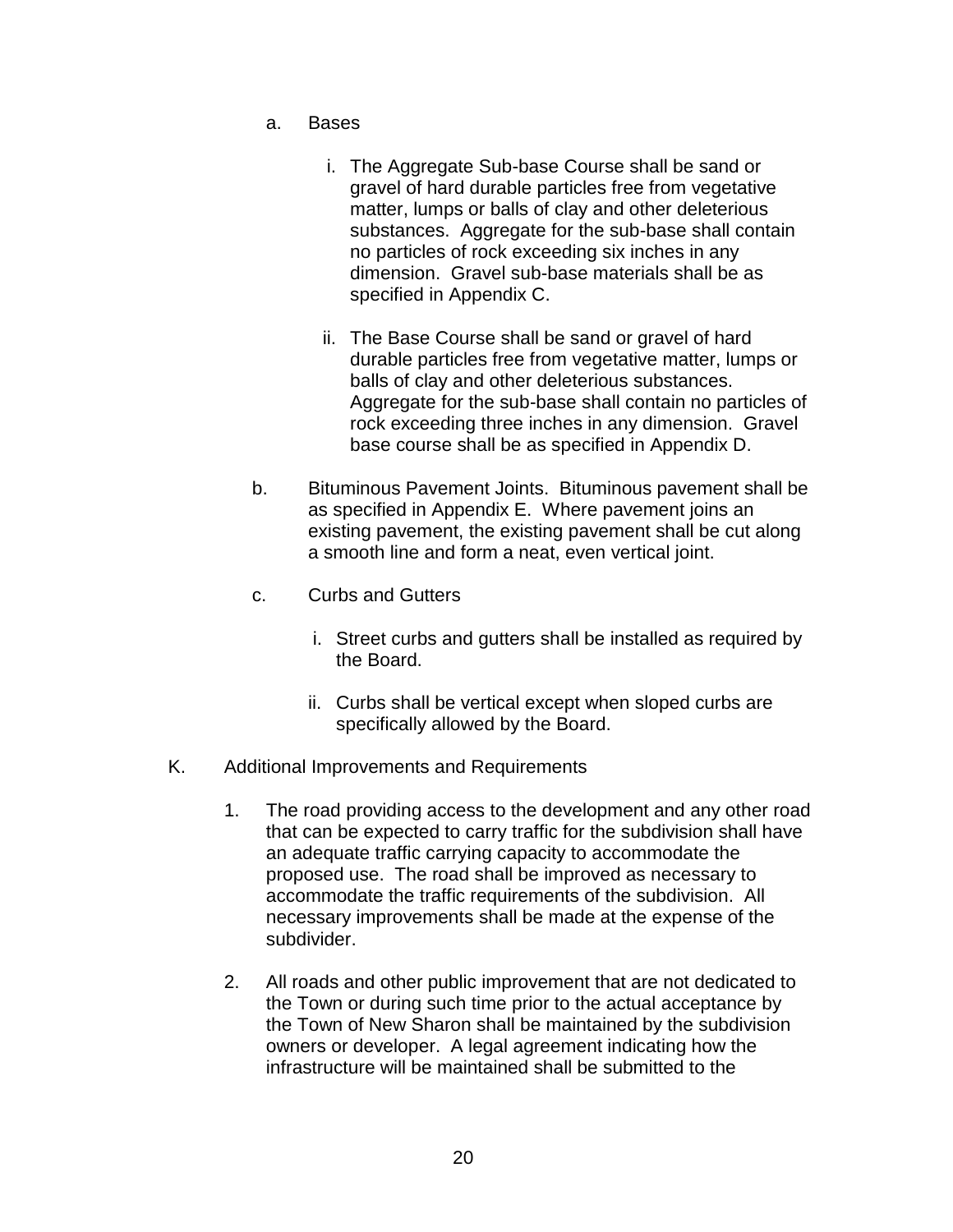Planning Board with the preliminary plan. The Planning Board shall review the maintenance plan to ensure that sufficient provisions have been incorporated to maintain all improvements for the applicable time period.

- 3. Erosion Control: The procedures outlined in the erosion and sedimentation control plan shall be implemented during the site preparation, construction, and clean-up stages.
- 4. Cleanup: Following street construction, the developer or contractor shall conduct a thorough clean-up of stumps and other debris from the entire street right-of-way. If on-site disposal of the stumps and debris is proposed, the site shall be indicated on the Plan, and be suitably covered with fill and topsoil, limed, fertilized, and seeded.
- 5. Street Names, Signs and Lighting: Streets which join and are in alignment with streets of abutting or neighboring properties shall bear the same name. Names of new streets shall not duplicate, nor bear phonetic resemblances to the names of existing streets within the Municipality, and shall be subject to the approval of the Board. No street name shall be the common given name of a person. The developer shall reimburse the Municipality for the costs of installing street name, traffic safety and control signs. Street lighting shall be installed as approved by the Board.
- 6. Private street(s) and other public and private improvements shall be maintained by the subdivision owners or developer. A legal instrument indicating how the infrastructure shall be maintained (e.g. through the creation of a lot owners association to own that infrastructure) shall be submitted to the Planning Board. The Planning Board shall review the agreement to ensure sufficient provisions have been made to maintain all improvements.
- 7. Privately-Owned Streets: Where streets are to remain privatelyowned streets, the following words shall appear on the recorded plan.

"All streets shall remain private streets to be maintained by the developer or the lot owners and shall not be accepted or maintained by the Town"

L. Certification of Construction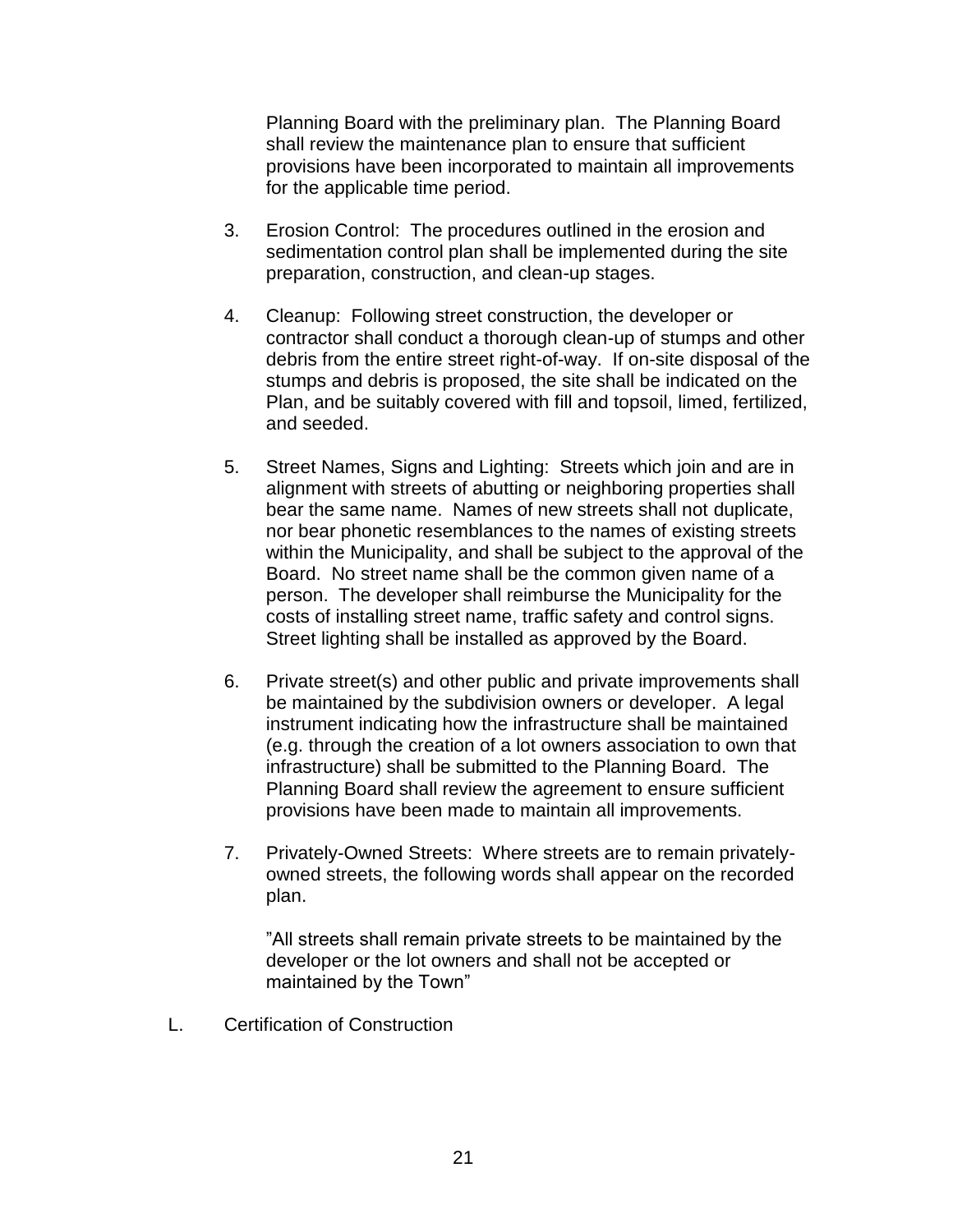Upon completion of street construction and prior to a vote by the Municipal Officers to submit a proposed public way to the legislative body, a written certification signed by a professional engineer registered in the State of Maine shall be submitted to the Municipal Officers at the expense of the applicant, certifying that the proposed way meets or exceeds the design and construction requirements of these Ordinance provisions. "As built" plans shall be submitted to the Municipal Officers.

SECTION VIII. Separability:

A. If any section, subsection, sentence, clause, phrase or portion of this Ordinance is for any reason held invalid or unconstitutional by any court of competent jurisdiction, such portion shall be deemed a separate, distinct and independent provision and such holding shall not affect the validity of the remaining portions thereof.

SECTION IX. Conflict of Ordinances:

A. These Ordinance provisions shall not repeal, annul, or in any way impair or remove the necessity of compliance with any other rule, regulation, by-law, permit, or provision of law. Where these Ordinance provisions impose a higher standard for the promotion and protection of health and safety, the provisions of this regulation shall prevail.

SECTION X. Inspection Requirements:

- A. The Code Enforcement Officer shall be responsible for conducting and/or coordinating all inspections with other municipal officials. The following municipal officials shall perform the following inspections:
	- a. The Road Commissioner shall inspect all roads including roads to be considered for public acceptance and private roads and associated drainage systems. (All roads shall also be inspected by a professional engineer as per the road performance standards contained in this Ordinance)
	- b. The Local Plumbing Inspector shall inspect the installation of all subsurface waste water treatment systems.
	- c. The Code Enforcement Officer shall inspect all erosion control measures, stormwater management features, and all other site features.
	- d. The Planning Board shall assess the applicant a fee to cover the cost of construction inspection.
- B. The applicant shall be responsible for scheduling all inspections with the Code Enforcement Officer. The Code Enforcement Officer and all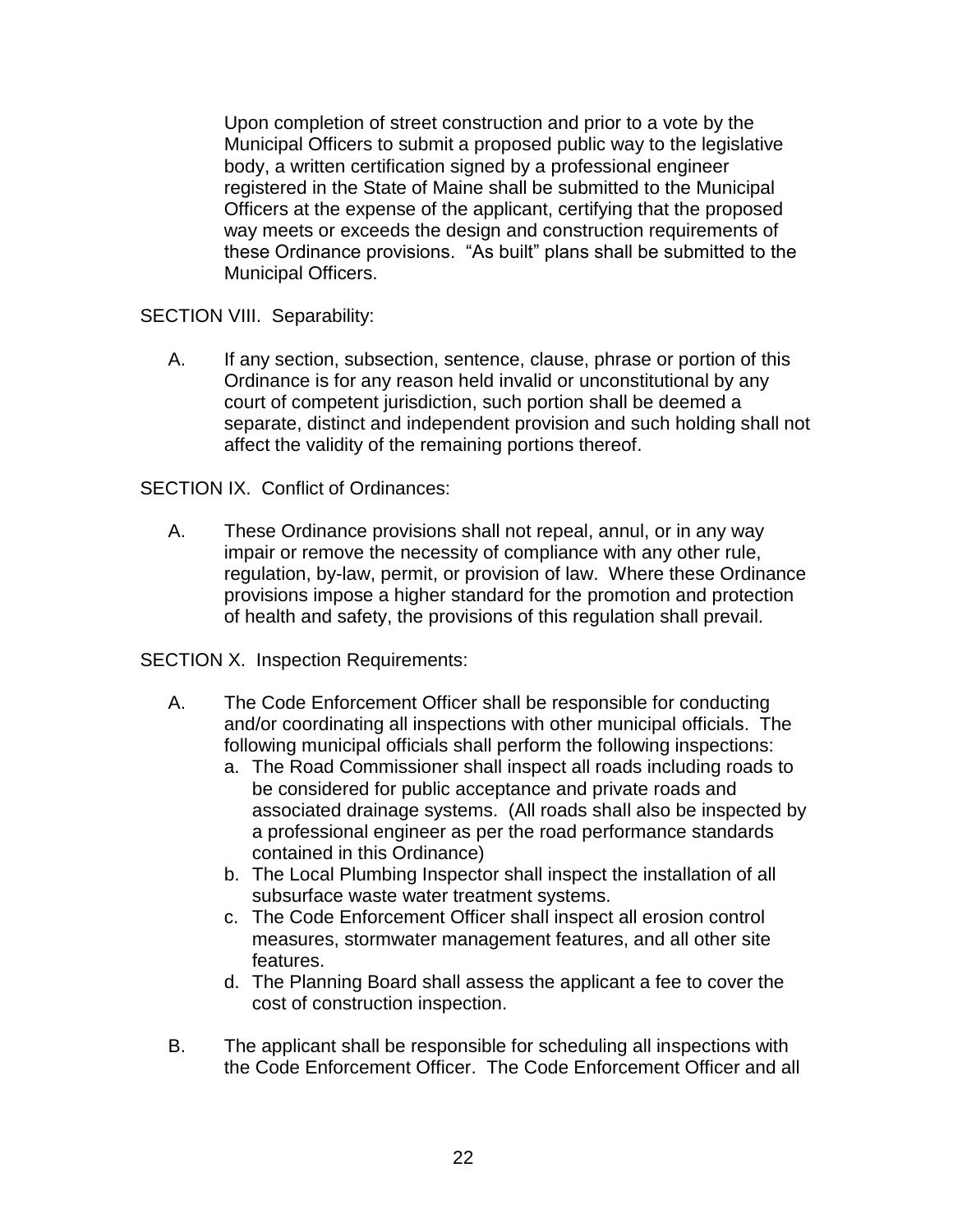other inspection officials shall keep a record of all inspections and all deficiencies. It shall be the responsibility of the Code Enforcement Officer to notify the applicant in writing that a deficiency exists and the steps necessary to remedy the situation. The Code Enforcement Officer shall notify the Planning Board and the Selectmen whenever the applicant fails to remedy a deficiency. Upon completion of the subdivision and/or consideration of release of the performance guarantee, all inspection reports shall be made available to the Planning Board and Selectmen.

SECTION XI. Enforcement:

- A. Code Enforcement Officer: It shall be the duty of the Code Enforcement Officer to enforce the provisions of this Ordinance. If the Code Enforcement Officer shall find that any provision of this ordinance is being violated, he shall notify, in writing, the person responsible for such violation, indicating the nature of the violation and ordering the action necessary to correct it. A copy of such notice shall be maintained as a permanent record.
- B. No plan of a division of land within the Town which would constitute a subdivision shall be recorded in the Registry of Deeds until a final plan has been approved by the Planning Board in accordance with this Ordinance.
- C. A person shall not convey, offer to convey any land in an approved subdivision which is not shown on the plan as a separate lot.
- D. No public utility, water district, sanitary district, or any utility company of any kind shall serve any lot in a subdivision for which a final plan has not been approved by the Planning Board.
- E. Development of a subdivision without Planning Board approval shall be a violation of law. Development includes grading or construction of roads, grading of land, or lots, or construction of buildings, which require a plan approved as provided in this Ordinance and recorded in the Registry of Deeds.
- F. No lot in a subdivision may be sold, leased or otherwise conveyed before the road upon which the lot fronts is completed in accordance with this Ordinance up to and including the entire frontage of the lot.
- G. Any violation of this Ordinance is a nuisance and shall be punished in accordance with the provisions of Title 30-A, M.R.S.A. §4452.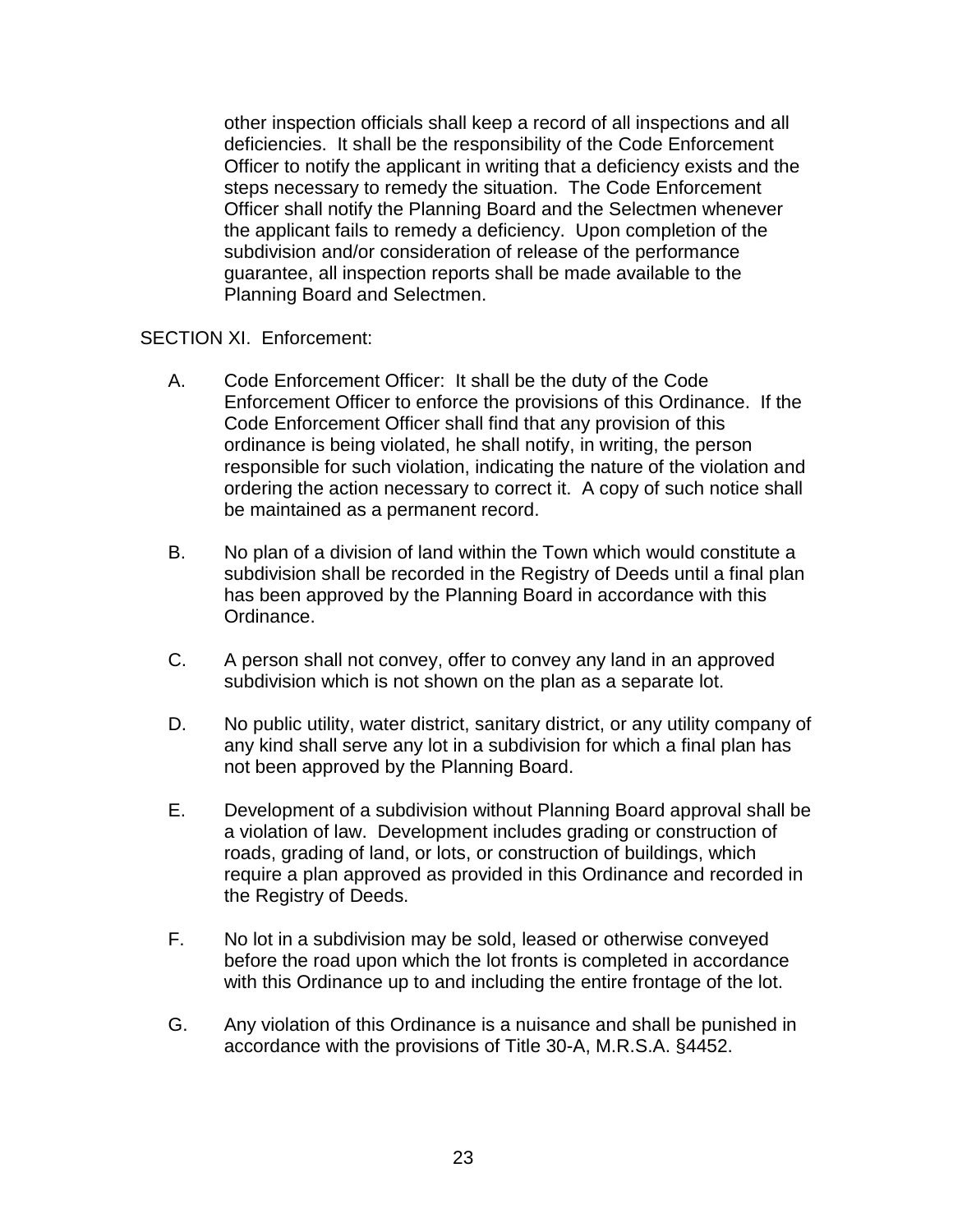- H. Legal Actions: When the above does not result in the correction or abatement of the violation or nuisance condition, the Municipal Officers, upon notice from the Code Enforcement Officer, are hereby authorized and directed to institute any and all actions and proceedings, either legal or equitable, including seeking injunctions of violations and the imposition of fines, that may be appropriate or necessary, to enforce the provisions of this Ordinance in the name of the municipality.
- I. Fines: Any person who violates any of the provisions of this Ordinance after receiving notice of such violation shall be guilty of a civil violation, and, on conviction, shall be subject to a minimum fine of \$100 up to a maximum fine of \$2,500 for each violation, which fine shall be recovered on complaint to the use of the Town. Each day the violation exists shall be considered a separate violation. Such persons shall also be liable for court costs and attorney fees incurred by the municipality, and any other penalty and remedy available to the Town under Title 30-A, M.R.S.A. §4452.

Section XII. Waiver and Modification of These Ordinance provisions:

- A. Where the Planning Board finds that extraordinary and unnecessary hardships may result from strict compliance with these Ordinance provisions, or where there are special circumstances or unique features of a particular plan, it may waive any of these Ordinance provisions provided that such waiver will not have the effect of frustrating or nullifying the purpose of these Ordinance provisions, the Comprehensive Plan, the Shoreland Zoning Ordinance, or any other ordinance.
- B. In granting any waiver, the Planning Board shall require such conditions as will, in its judgments, secure substantially the objectives of the requirements so waived.

Section XIII. Effective Date:

A. The effective date of these Ordinance provisions is March 3, 2007.

Section XIV. Amendments:

A. The Ordinance provisions may be revised as per Title 30-A, M.R.S.A., Section 3004, Subsection 4.

Section XV. Appeals: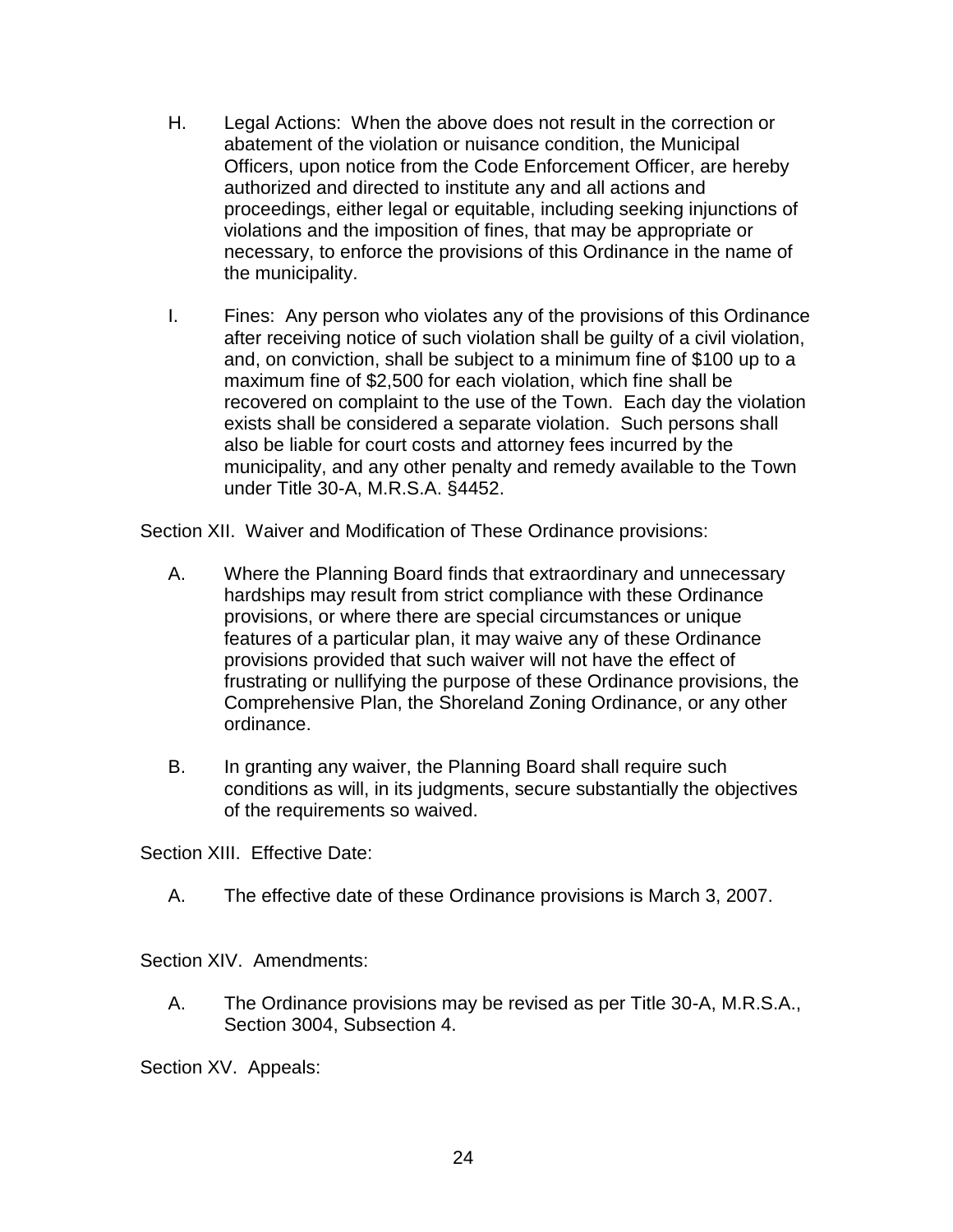A. An appeal may be taken within 30 days from the Planning Board's decision, or from the Code Enforcement Officer's decision, as applicable, by any aggrieved party to Superior Court.

# **APPENDIX A.**

#### **M.S.R.A. §4404. Review criteria**

When adopting any subdivision Ordinance provisions and when reviewing any subdivision for approval, the municipal reviewing authority shall consider the following criteria and, before granting approval, must determine that: [1989, c. 104, Pt. A, §45 (new); Pt. C, §10 (new).]

- **1. Pollution.** The proposed subdivision will not result in undue water or air pollution. In making this determination, it shall at least consider:
- A. The elevation of the land above sea level and its relation to the flood plains; [1989, c. 104, Pt. A, §45 (new); Pt. C, §10 (new).]
- B. The nature of soils and subsoils and their ability to adequately support waste disposal; [1989, c. 104, Pt. A, §45 (new); Pt. C, §10 (new).]
- C. The slope of the land and its effect on effluents; [1989, c. 104, Pt. A, §45 (new); Pt. C, §10 (new).]
- D. The availability of streams for disposal of effluents; and [1989, c. 104, Pt. A, §45 (new); Pt. C, §10 (new).]
- E. The applicable state and local health and water resource rules and Ordinance provisions; [1989, c. 104, Pt. A, §45 (new); Pt. C, §10 (new).]

[1989, c. 104, Pt. A, §45 (new); Pt. C, §10 (new).]

**2. Sufficient water.** The proposed subdivision has sufficient water available for the reasonably foreseeable needs of the subdivision;

[1989, c. 104, Pt. A, §45 (new); Pt. C, §10 (new).]

**3. Municipal water supply.** The proposed subdivision will not cause an unreasonable burden on an existing water supply, if one is to be used;

[1989, c. 104, Pt. A, §45 (new); Pt. C, §10 (new).]

**4. Erosion.** The proposed subdivision will not cause unreasonable soil erosion or a reduction in the land's capacity to hold water so that a dangerous or unhealthy condition results;

[1989, c. 104, Pt. A, §45 (new); Pt. C, §10 (new).]

**5. Traffic.** The proposed subdivision will not cause unreasonable highway or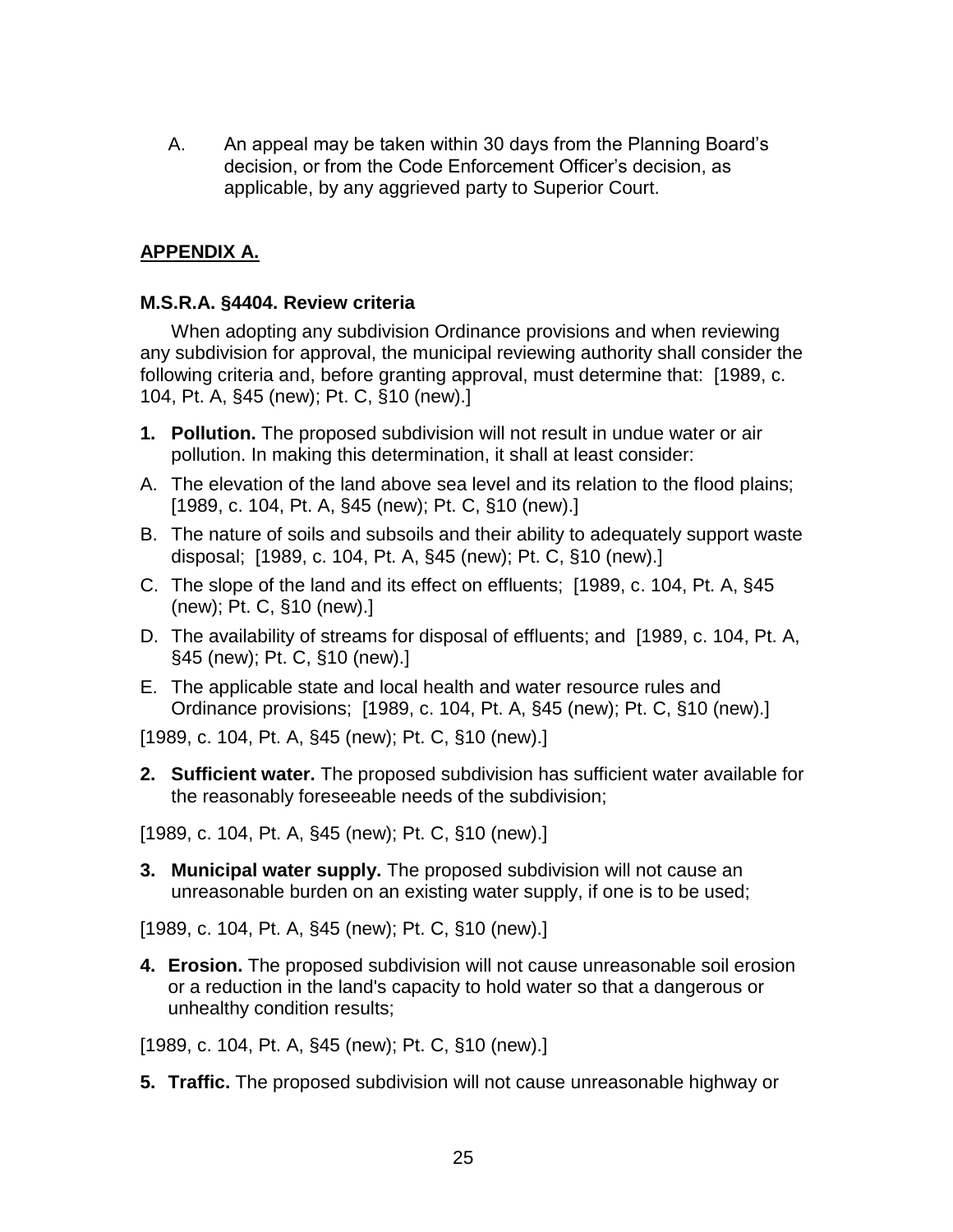public road congestion or unsafe conditions with respect to the use of the highways or public roads existing or proposed and, if the proposed subdivision requires driveways or entrances onto a state or state aid highway located outside the urban compact area of an urban compact municipality as defined by Title 23, section 754, the Department of Transportation has provided documentation indicating that the driveways or entrances conform to Title 23, section 704 and any rules adopted under that section;

[2001, c. 560, §1 (amd).]

**6. Sewage disposal.** The proposed subdivision will provide for adequate sewage waste disposal and will not cause an unreasonable burden on municipal services if they are utilized;

[1989, c. 104, Pt. A, §45 (new); Pt. C, §10 (new); c. 497, §8 (amd).]

**7. Municipal solid waste disposal.** The proposed subdivision will not cause an unreasonable burden on the municipality's ability to dispose of solid waste, if municipal services are to be utilized;

[1989, c. 104, Pt. A, §45 (new); Pt. C, §10 (new); c. 497, §8 (amd).]

**8. Aesthetic, cultural and natural values.** The proposed subdivision will not have an undue adverse effect on the scenic or natural beauty of the area, aesthetics, historic sites, significant wildlife habitat identified by the Department of Inland Fisheries and Wildlife or the municipality, or rare and irreplaceable natural areas or any public rights for physical or visual access to the shoreline;

[1989, c. 104, Pt. A, §45 (new); Pt. C, §10 (new); c. 497, §8 (amd).]

**9. Conformity with local ordinances and plans.** The proposed subdivision conforms with a duly adopted subdivision regulation or ordinance, comprehensive plan, development plan or land use plan, if any. In making this determination, the municipal reviewing authority may interpret these ordinances and plans;

[1989, c. 104, Pt. A, §45 (new); Pt. C, §10 (new).]

**10. Financial and technical capacity.** The subdivider has adequate financial and technical capacity to meet the standards of this section;

[1989, c. 104, Pt. A, §45 (new); Pt. C, §10 (new).]

**11. Surface waters; outstanding river segments.** Whenever situated entirely or partially within the watershed of any pond or lake or within 250 feet of any wetland, great pond or river as defined in Title 38, chapter 3, subchapter I, article 2-B, the proposed subdivision will not adversely affect the quality of that body of water or unreasonably affect the shoreline of that body of water.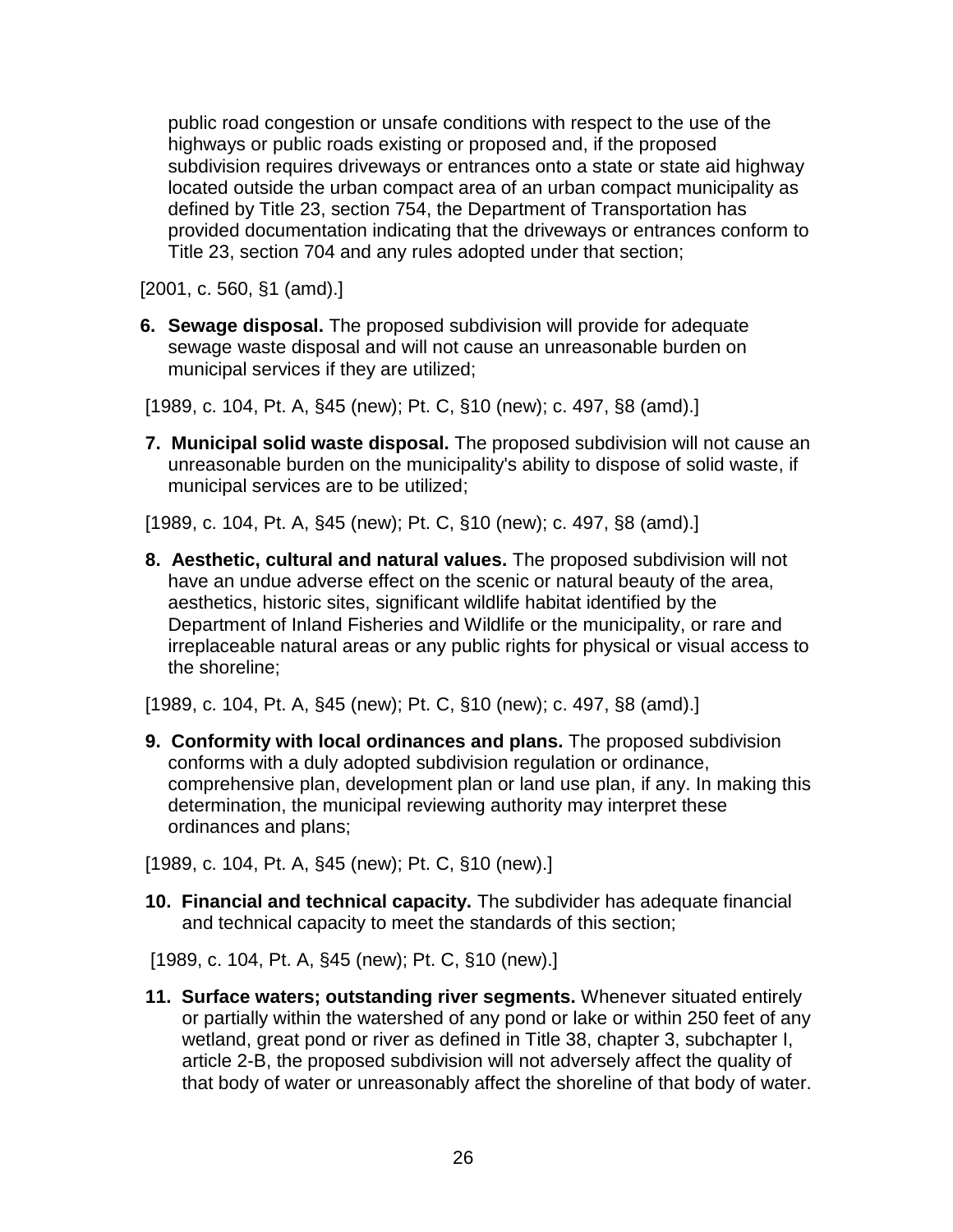A. When lots in a subdivision have frontage on an outstanding river segment, the proposed subdivision plan must require principal structures to have a combined lot shore frontage and setback from the normal high-water mark of 500 feet.

(1) To avoid circumventing the intent of this provision, whenever a proposed subdivision adjoins a shoreland strip narrower than 250 feet which is not lotted, the proposed subdivision shall be reviewed as if lot lines extended to the shore.

(2) The frontage and set-back provisions of this paragraph do not apply either within areas zoned as general development or its equivalent under shoreland zoning, Title 38, chapter 3, subchapter I, article 2-B, or within areas designated by ordinance as densely developed. The determination of which areas are densely developed must be based on a finding that existing development met the definitional requirements of section 4401, subsection 1, on September 23, 1983;

[1989, c. 104, Pt. A, §45 (new); Pt. C, §10 (new).]

[1989, c. 104, Pt. A, §45 (new); Pt. C, §10 (new); c. 497, §8 (amd).]

- **12. Ground water.** The proposed subdivision will not, alone or in conjunction with existing activities, adversely affect the quality or quantity of ground water;
- [1989, c. 104, Pt. A, §45 (new); Pt. C, §10 (new); c. 429, §1 (amd); c. 497, §8 (amd).]
- **13. Flood areas.** Based on the Federal Emergency Management Agency's Flood Boundary and Floodway Maps and Flood Insurance Rate Maps, and information presented by the applicant whether the subdivision is in a floodprone area. If the subdivision, or any part of it, is in such an area, the subdivider shall determine the 100-year flood elevation and flood hazard boundaries within the subdivision. The proposed subdivision plan must include a condition of plan approval requiring that principal structures in the subdivision will be constructed with their lowest floor, including the basement, at least one foot above the 100-year flood elevation;
- [1989, c. 104, Pt. A, §45 (new); Pt. C, §10 (new); c. 429, §1 (amd); c. 497, §8 (amd); c. 878, Pt. A, §85 (rpr).]
- **14. Freshwater wetlands.** All freshwater wetlands within the proposed subdivision have been identified on any maps submitted as part of the application, regardless of the size of these wetlands. Any mapping of freshwater wetlands may be done with the help of the local soil and water conservation district;

[1989, c. 404, §2 (new); c. 429, §2 (new); c.497, §9 (new); c. 772, §3 (amd); c.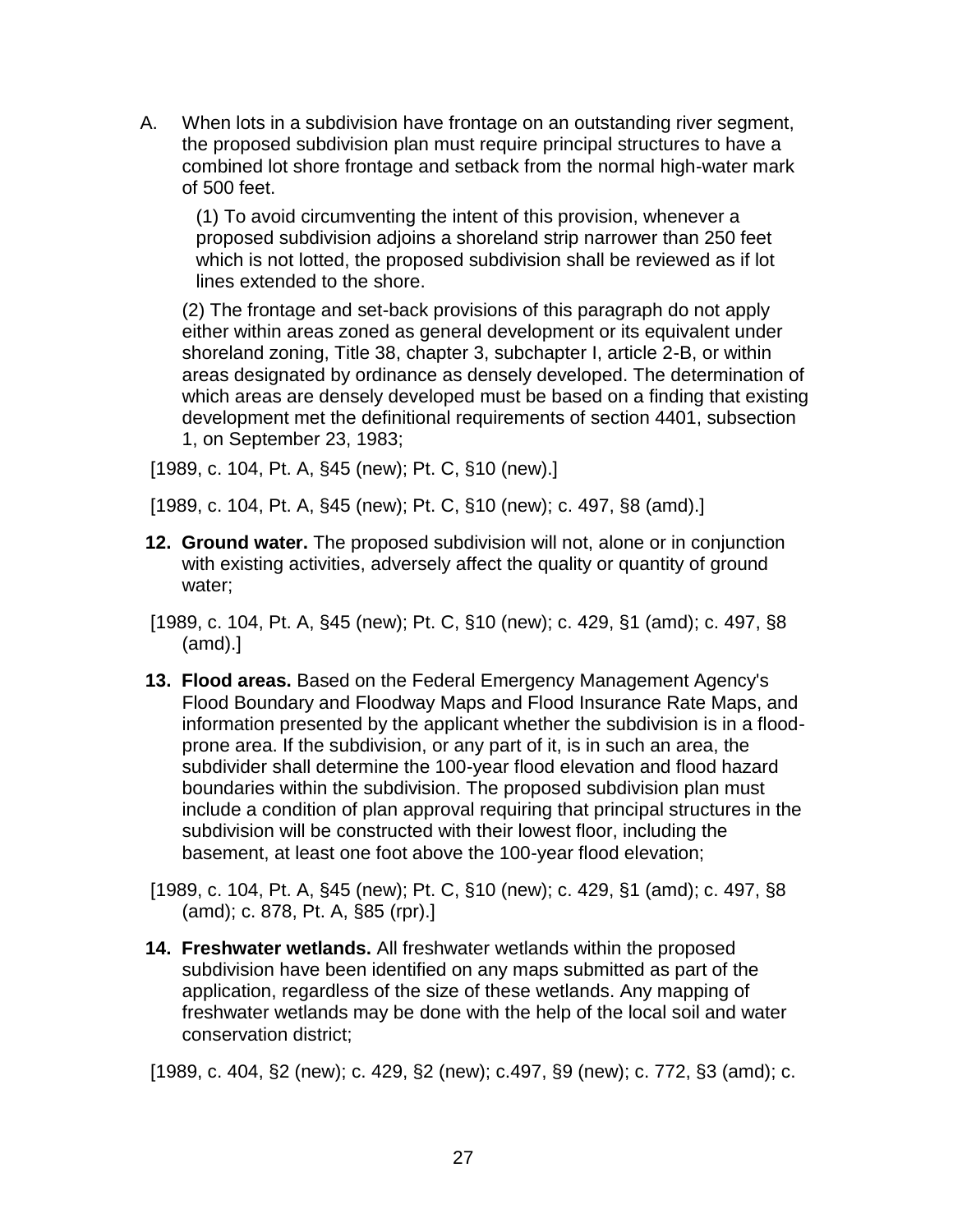878, Pt. G, §5 (rpr).]

**15. River, stream or brook.** Any river, stream or brook within or abutting the proposed subdivision has been identified on any maps submitted as part of the application. For purposes of this section, "river, stream or brook" has the same meaning as in Title 38, section 480-B, subsection 9;

[1991, c. 838, §12 (amd).]

**16. Storm water.** The proposed subdivision will provide for adequate storm water management;

[1991, c. 838, §12 (amd).]

**17. Spaghetti-lots prohibited.** If any lots in the proposed subdivision have shore frontage on a river, stream, brook, great pond or coastal wetland as these features are defined in Title 38, section 480-B, none of the lots created within the subdivision have a lot depth to shore frontage ratio greater than 5 to 1;

[1997, c. 226, §2 (amd).]

**18. Lake phosphorus concentration.** The long-term cumulative effects of the proposed subdivision will not unreasonably increase a great pond's phosphorus concentration during the construction phase and life of the proposed subdivision;

[2003, c. 622, §2 (amd).]

**19. Impact on adjoining municipality.** For any proposed subdivision that crosses municipal boundaries, the proposed subdivision will not cause unreasonable traffic congestion or unsafe conditions with respect to the use of existing public ways in an adjoining municipality in which part of the subdivision is located; and

[2003, c. 622, §3 (amd).]

**20. Lands subject to liquidation harvesting.** Timber on the parcel being subdivided has not been harvested in violation of rules adopted pursuant to Title 12, section 8869, subsection 14. If a violation of rules adopted by the Maine Forest Service to substantially eliminate liquidation harvesting has occurred, the municipal reviewing authority must determine prior to granting approval for the subdivision that 5 years have elapsed from the date the landowner under whose ownership the harvest occurred acquired the parcel. A municipal reviewing authority may request technical assistance from the Department of Conservation, Bureau of Forestry to determine whether a rule violation has occurred, or the municipal reviewing authority may accept a determination certified by a forester licensed pursuant to Title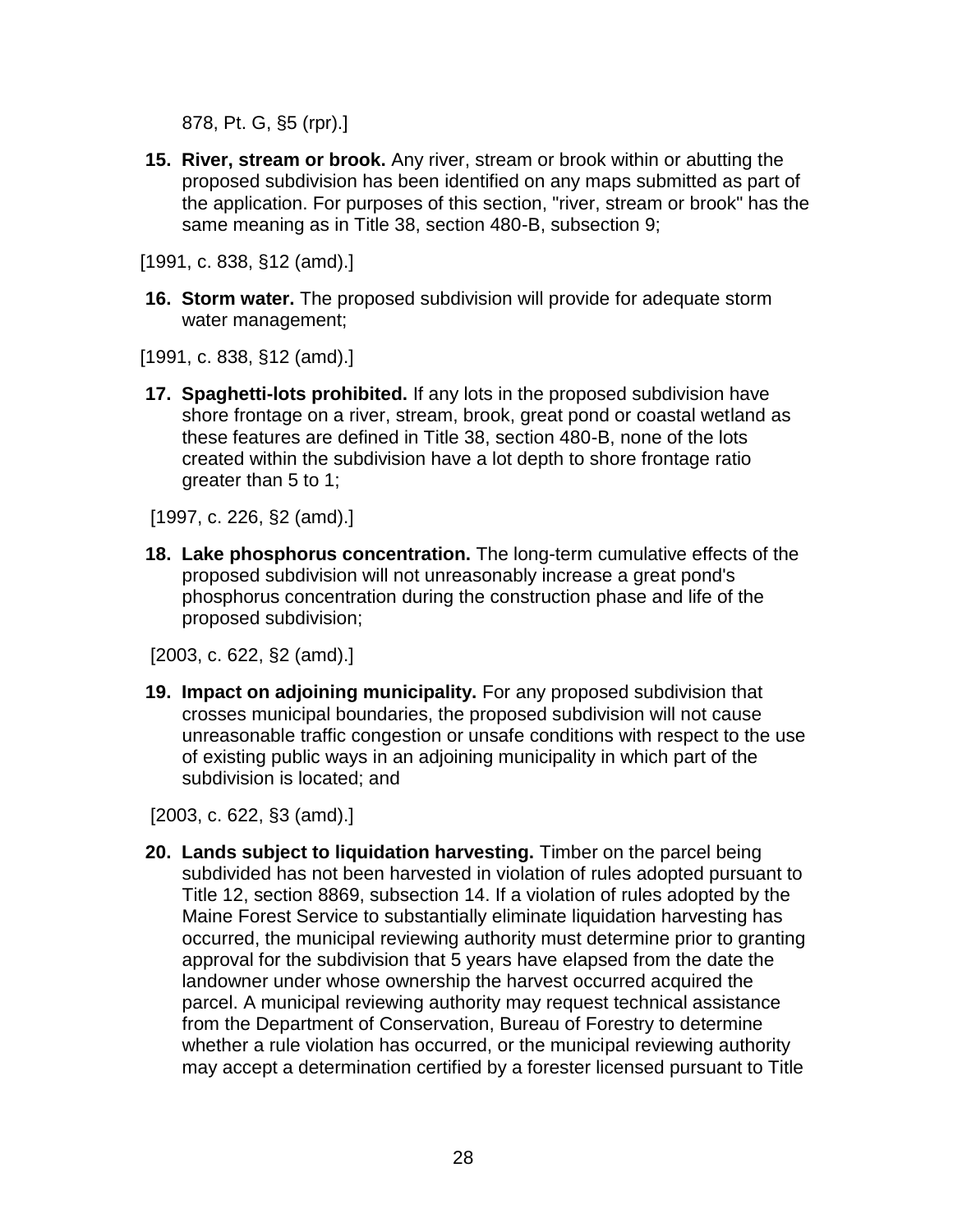32, chapter 76. If a municipal reviewing authority requests technical assistance from the bureau, the bureau shall respond within 5 working days regarding its ability to provide assistance. If the bureau agrees to provide assistance, it shall make a finding and determination as to whether a rule violation has occurred. The bureau shall provide a written copy of its finding and determination to the municipal reviewing authority within 30 days of receipt of the municipal reviewing authority's request. If the bureau notifies a municipal reviewing authority that the bureau will not provide assistance, the municipal reviewing authority may require a subdivision applicant to provide a determination certified by a licensed forester.

For the purposes of this subsection, "liquidation harvesting" has the same meaning as in Title 12, section 8868, subsection 6 and "parcel" means a contiguous area within one municipality, township or plantation owned by one person or a group of persons in common or joint ownership. This subsection takes effect on the effective date of rules adopted pursuant to Title 12, section 8869, subsection 14.

[2003, c. 622, §4 (new).]

PL 1989, Ch. 104, §A45,C10 (NEW). PL 1989, Ch. 404, §2 (AMD). PL 1989, Ch. 429, §1,2 (AMD). PL 1989, Ch. 497, §8,9 (AMD). PL 1989, Ch. 762, §3,4 (AMD). PL 1989, Ch. 772, §3 (AMD). PL 1989, Ch. 878, §A85,86,G5 (AMD). PL 1991, Ch. 838, §12-14 (AMD). PL 1997, Ch. 226, §2-4 (AMD). PL 2001, Ch. 560, §1 (AMD). PL 2003, Ch. 622, §2-4 (AMD).

*All copyrights and other rights to statutory text are reserved by the State of Maine. The text included in this publication reflects changes made through the Second Regular Session of the 122nd Legislature, and is current through December 31, 2006, but is subject to change without notice. It is a version that has not been officially certified by the Secretary of State. Refer to the Maine Revised Statutes Annotated and supplements for certified text.*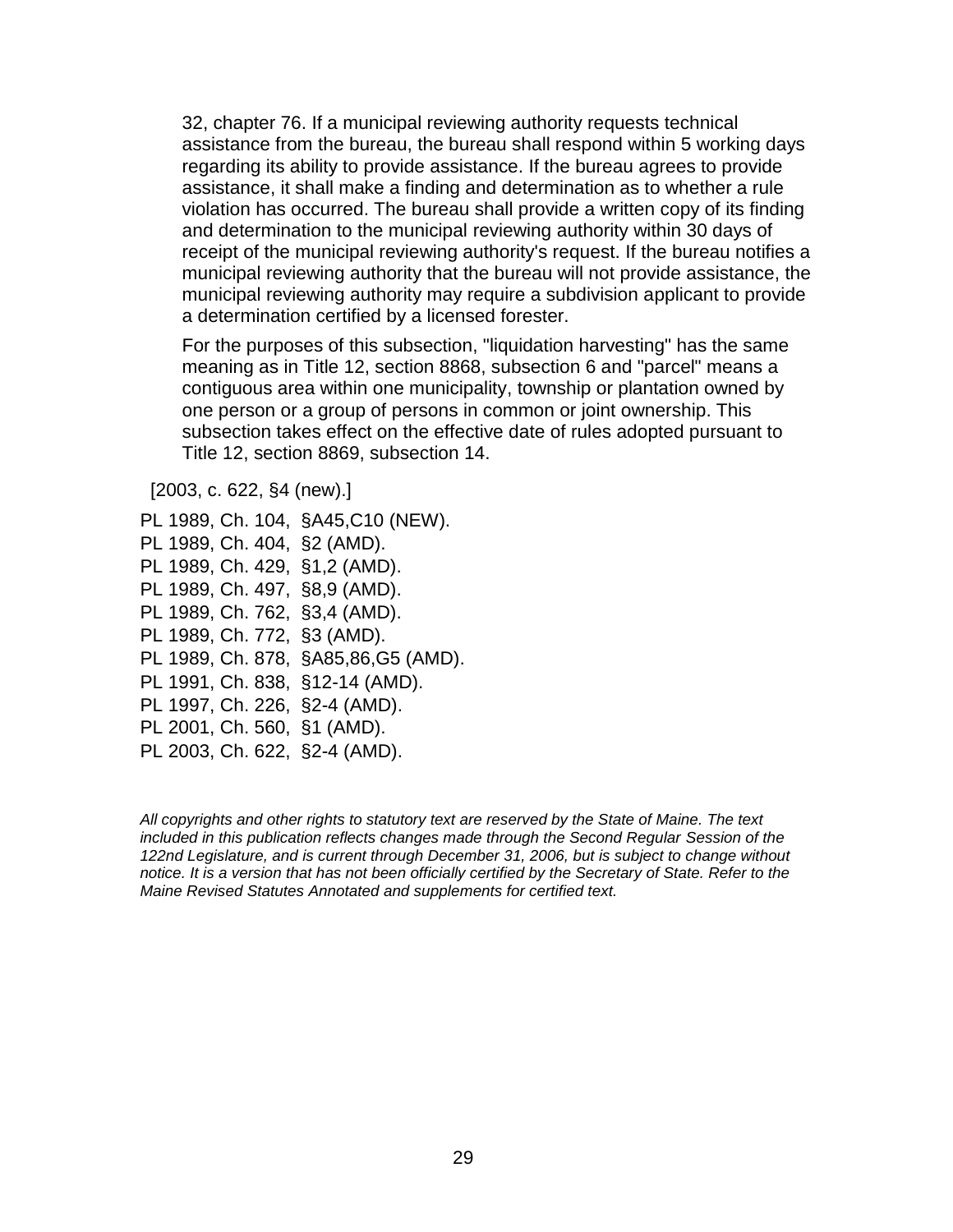# **APPENDIX B**

#### Review Criteria:

The Planning Board shall consider the following criteria and before granting approval must determine that:

- A. The proposed subdivision will not result in undue water or air pollution. In making this determination, it shall at least consider:
	- $\Rightarrow$  The elevation of the land above sea level and its relation to the floodplain,
	- $\Rightarrow$  The nature of the soils and sub-soils and their ability to adequately support waste disposal,
	- $\Rightarrow$  The slope of the land and its effect upon effluents, and,
	- $\Rightarrow$  The applicable state and local health and water resource rules and Ordinance provisions.
- B. The proposed subdivision has sufficient water available for the reasonable needs of the subdivision.
- C. The proposed subdivision will not cause unreasonable burden on an existing municipal or private water supply, if one is to be used.
- D. The proposed subdivision will not cause unreasonable soil erosion or a reduction I the land's capacity to hold water so that a dangerous or unhealthy condition results.
- E. The proposed subdivision will not cause unreasonable highway or public road congestion or unsafe conditions with respect to the use of the highways or public roads existing or proposed.
- F. The proposed subdivision will provide for adequate sewage waste disposal and will not cause an unreasonable burden on municipal services if they are used.
- G. The proposed subdivision will not cause an unreasonable burden on the town's ability to dispose of solid waste, if Town services are used.
- H. The proposed subdivision will not have an undue adverse effect on the scenic or natural beauty of the area, aesthetics, historic sites, archaeological sites, significant wildlife habitat as identified by the Department of Inland Fisheries and Wildlife or the Town, or rare and irreplaceable natural areas or any public rights for physical or visual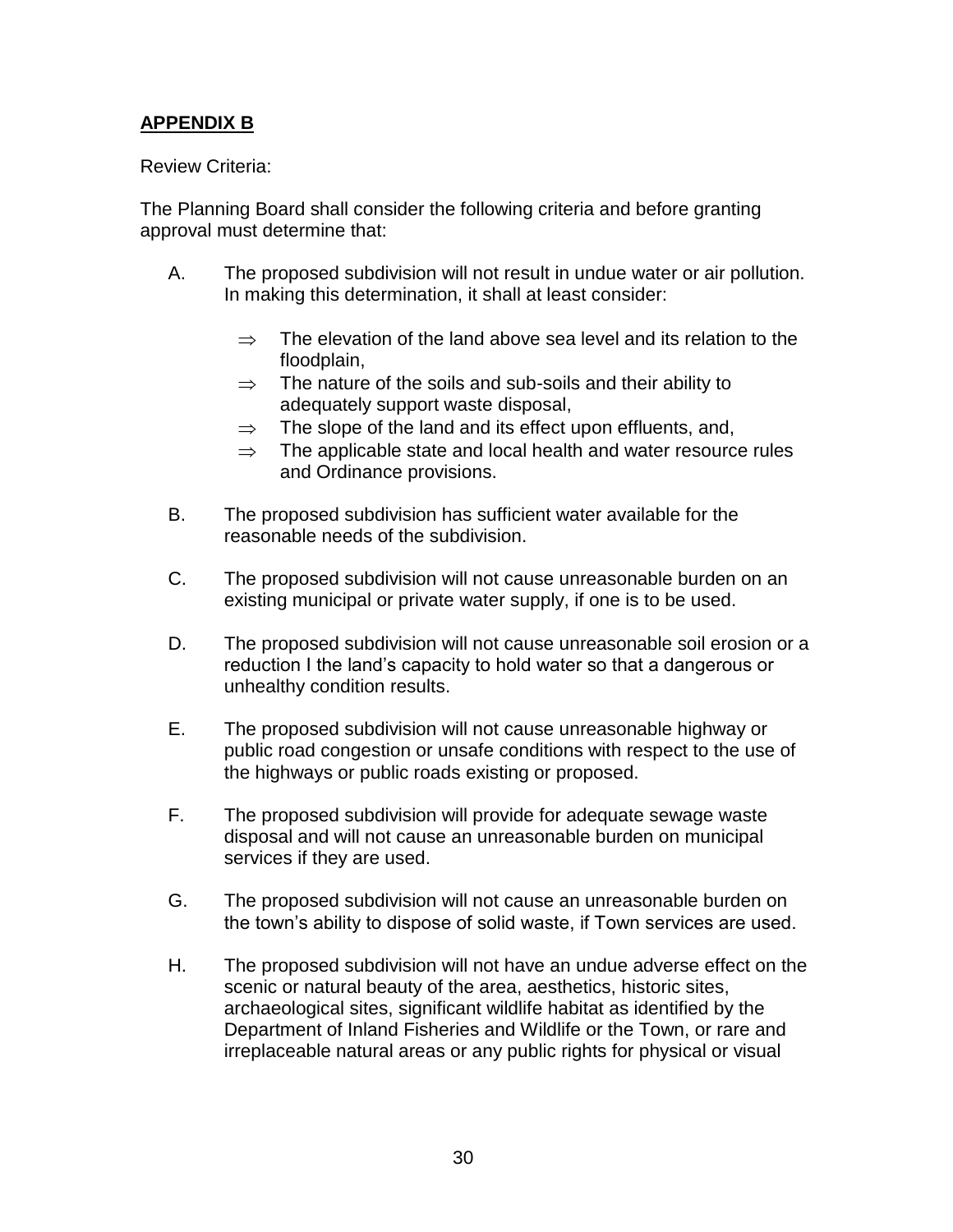access to the shoreline.

- I. The proposed subdivision conforms with all the applicable standards and requirements of this Ordinance, the comprehensive plan, and other local ordinances. In making this determination, the Planning Board may interpret these ordinances and plans.
- J. The subdivider has adequate financial and technical capacity to meet all the review criteria, standards, and requirements contained in this Ordinance.
- K. Whenever situated entirely or partially within the watershed of any pond or lake or within 250 feet of any wetland, great pond or river as defined in Title 38, Chapter 3, Subchapter 1, Article 2-B, the proposed subdivision will not adversely affect the quality of that body of water or unreasonably affect the shoreline of that body of water.
- L. The proposed subdivision will not, alone or in conjunction with existing activities, adversely affect the quality or quantity of ground water.
- M. Based on Federal Emergency Management Agency's Flood Boundary and Floodway Maps and Flood Insurance Rate Maps, and information presented by the applicant whether the subdivision is in a flood prone area. If the subdivision, or any part of it, is in such an area, the subdivider shall determine the 100-year flood elevation and flood hazard boundary within the subdivision. The proposed subdivision plan must include a condition of plan approval requiring that principal structures in the subdivision will be constructed with the lowest floor, including the basement, at least one foot above the 100-year flood elevation.
- N. All fresh water wetlands within the proposed subdivision have been identified on any maps submitted as part of the application, regardless of the size of these wetlands. All wetlands shall be preserved to the greatest extent practicable.
- O. Any river, stream or brook within or abutting the proposed subdivision has been identified on any maps submitted as part of the application. All rivers, streams or brooks shall be protected from any adverse development impacts.
- P. The proposed subdivision will provide for adequate storm water management.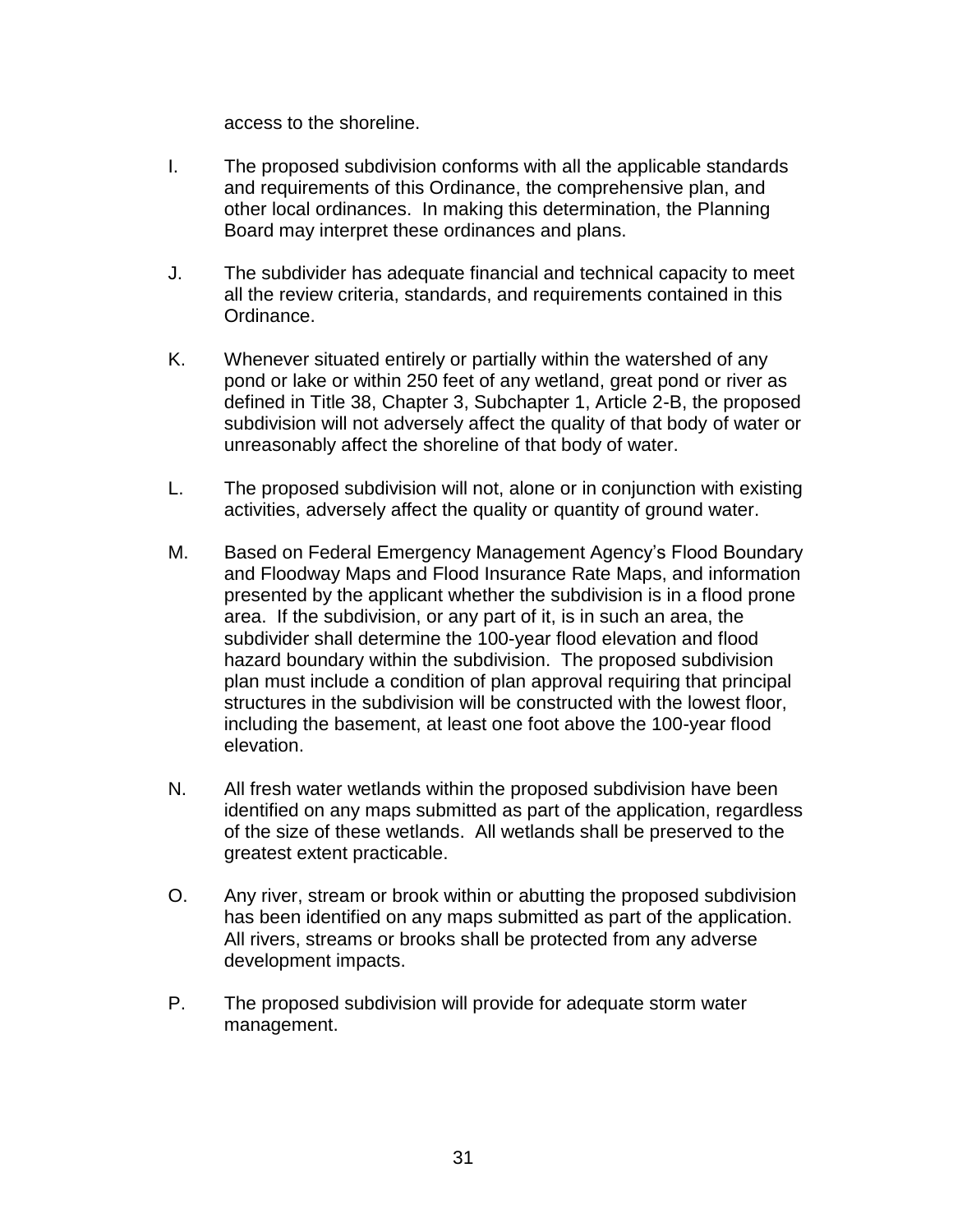- Q. If any lots in the proposed subdivision have shore frontage on a river, stream, brook, great pond or wetland as these features are defined in Title 38, Section 480-B, none of the lots created within the subdivision shall have a lot depth to shore frontage ration greater than 5 to 1.
- R. The long-term cumulative effects of the proposed subdivision will not unreasonably increase a great pond's phosphorus concentration during the construction phase and life of the proposed subdivision.
- S. For any subdivision that crosses municipal boundaries, the proposed subdivision will not cause unreasonable traffic congestion or unsafe conditions with respect to the use of existing public ways in an adjoining municipality in which part of the subdivision is.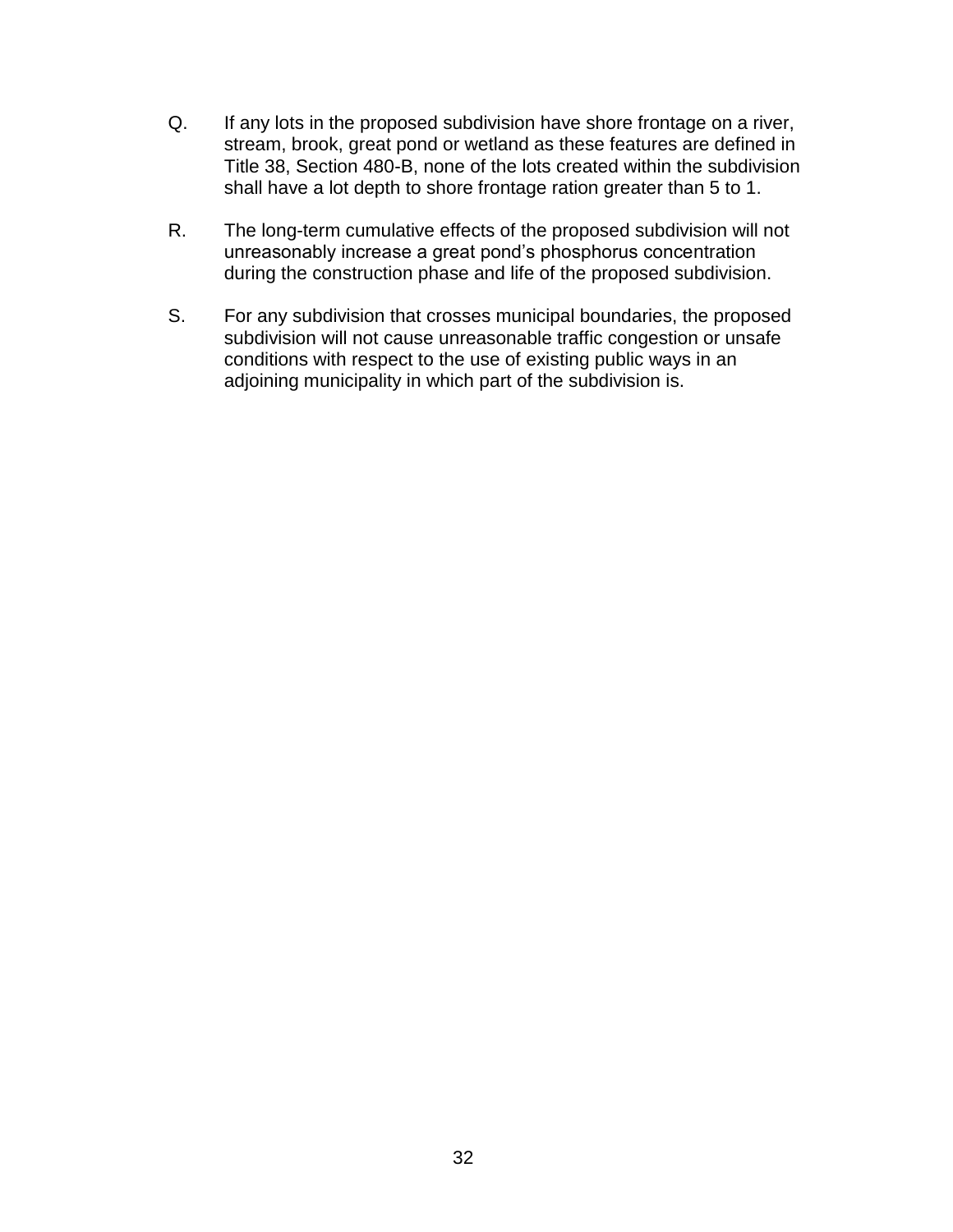# **APPENDIX C**

Gravel Sub-base Materials Specifications:

The gravel sub-base course shall be gravel of durable particles free from vegetative matter, lumps or balls of clay and other deleterious matter. The gradation of the part that passes a 3 inch square sieve shall meet the grading requirements below. The maximum stone size shall be 6 inches.

| <b>SIEVE DESIGNATION</b> | PERCENTAGE BY WEIGHT PASSING<br><b>SQUARE SIEVE</b> |
|--------------------------|-----------------------------------------------------|
| $\frac{1}{4}$ inch       | 25-70%                                              |
| No. 40                   | $0 - 30%$                                           |
| No. 200                  | $0 - 5%$                                            |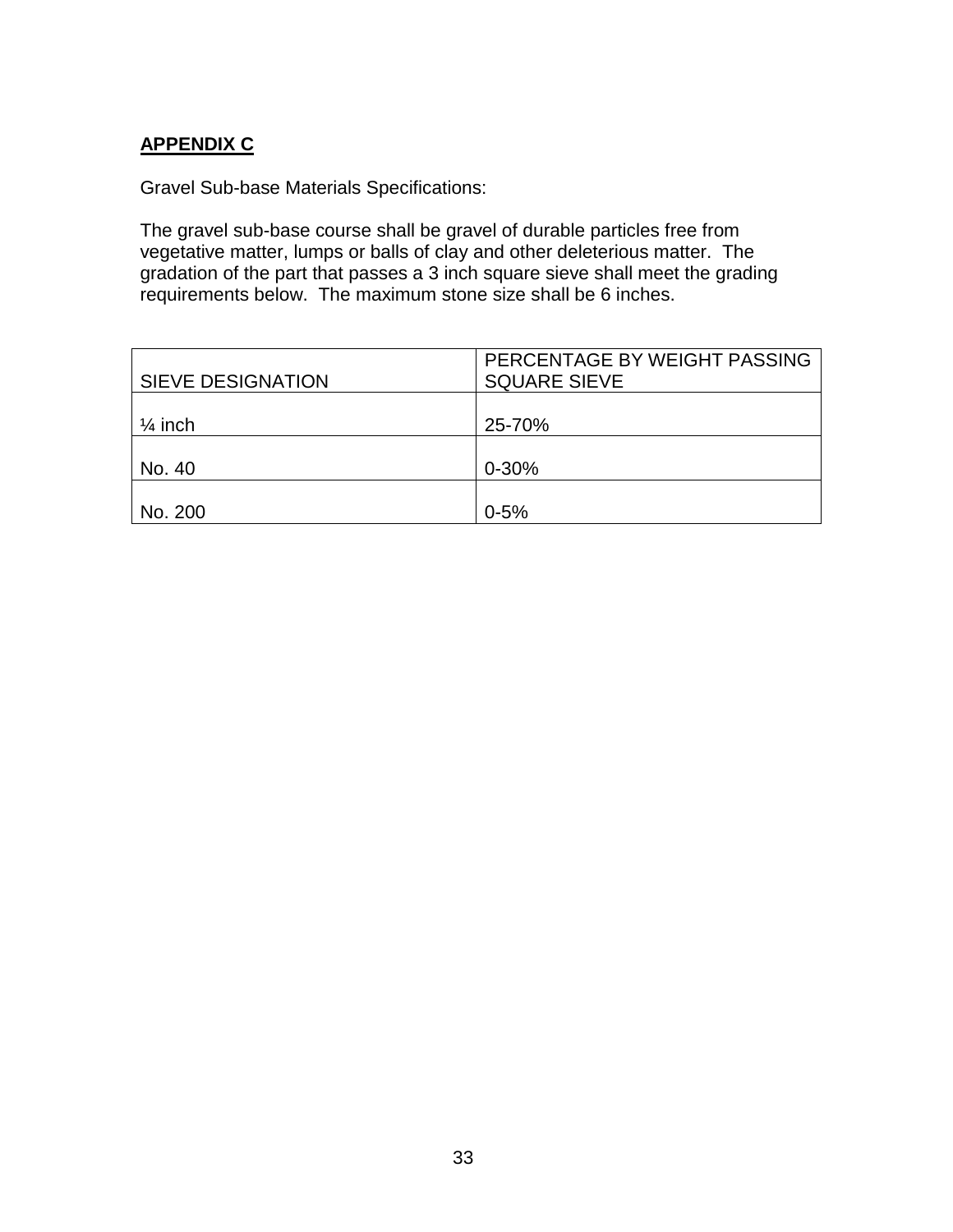## **APPENDIX D**

Gravel Base Course Specifications:

The base course shall be crushed gravel or screened gravel of hard durable particles free from vegetative matter, lumps and balls of clay. The gradation of the part that passes a 3 inch square sieve shall meet the grading requirements below.

| <b>SIEVE DESIGNATION</b> | PERCENTAGE BY WEIGHT PASSING<br><b>SQUARE SIEVE</b> |
|--------------------------|-----------------------------------------------------|
| $\frac{1}{2}$ inch       | 45-70%                                              |
| $\frac{1}{4}$ inch       | 30-55%                                              |
| No. 40                   | $0 - 20%$                                           |
| No. 200                  | $0 - 5%$                                            |